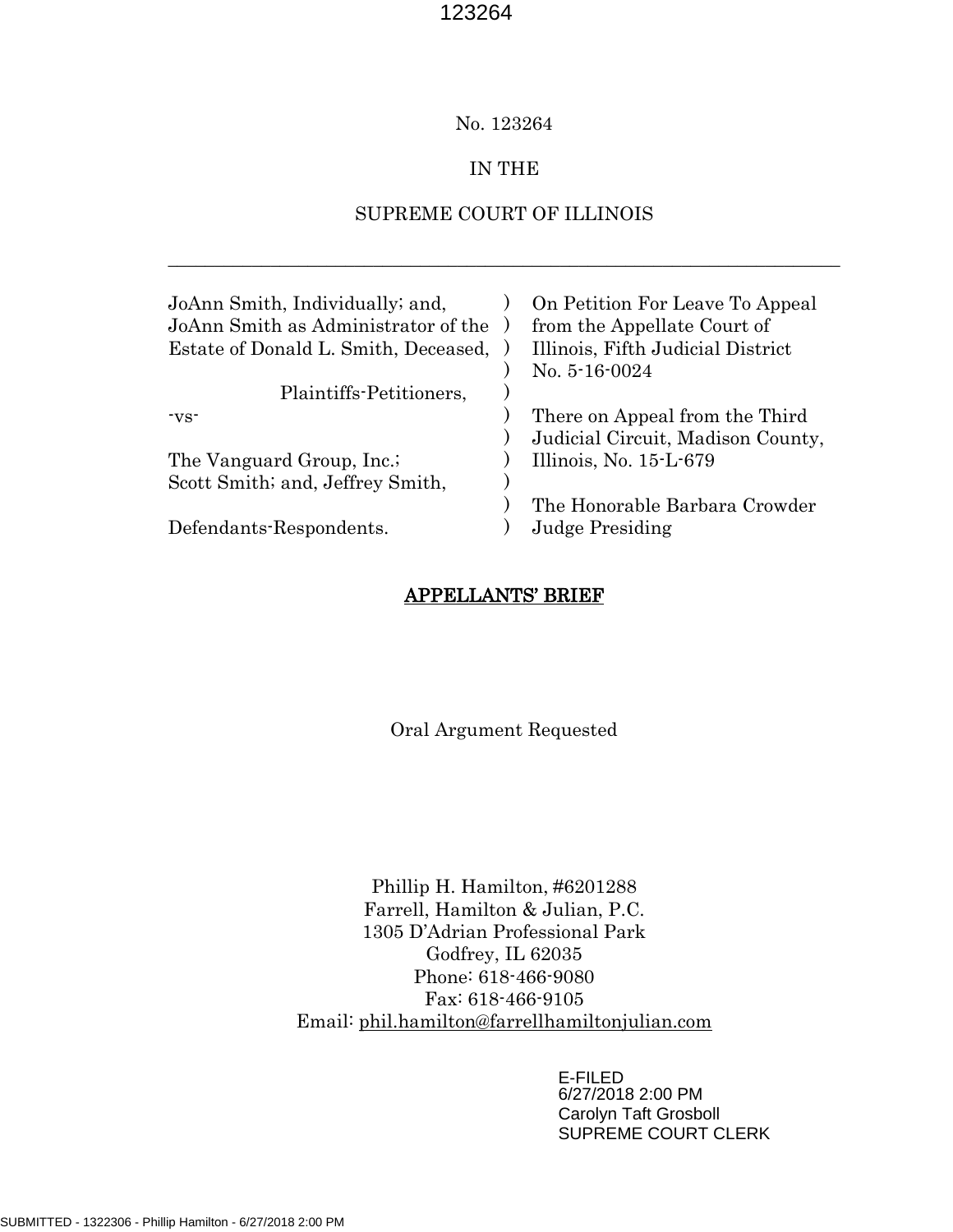# Points & Authorities

# The Appellate Court Erred in Affirming Dismissal of Count I of Plaintiffs Complaint Under 735 ILCS 5/2-619(a)(4) and (9)

| 735 ILCS $5/2$ -619(a)(4), and (9)                                                                                                             | 1, 4        |
|------------------------------------------------------------------------------------------------------------------------------------------------|-------------|
| King v. First Capital Fin. Servs. Corp., 215 Ill. App.<br>2d 1, 828 N.E.2d 1155, 1161 (Ill. 2005)                                              | 1, 10       |
| Supreme Court Rule 315                                                                                                                         | $\mathbf 1$ |
| Cummins-Landau Laundry Mach. Co. v. Koplin, 386 Ill.<br>368, 54 N.E. 462 (Ill. 1944)                                                           | 4, 6, 8, 9  |
| Southern Illinois Medical Business Assocs. v. Camillo, 208 Ill.<br>App. 3d 354, 567 N.E.2d 74, 81 (Ill. App. Ct. – 5 <sup>th</sup> Dist. 1991) | 4, 8, 9     |
| New York Life Ins. Co. v. Sogol, 311 Ill. App. 3d 156, 724<br>N.E.2d 105 (Ill. App. Ct. – 1 <sup>st</sup> Dist. 1999)                          | 5, 7, 8     |
| In re Marriage of Ignatius, 338 Ill. App. 3d 652, 788 N.E.2d 794<br>(Ill. App. $Ct. - 2nd Dist. 2003$ )                                        | 5, 7        |
| Section $501(d)(3)$ of the Illinois Marriage and Dissolution of<br>Marriage Act                                                                | 8           |
| Black's Law Dictionary (10 <sup>th</sup> ed. 2014)                                                                                             | 9           |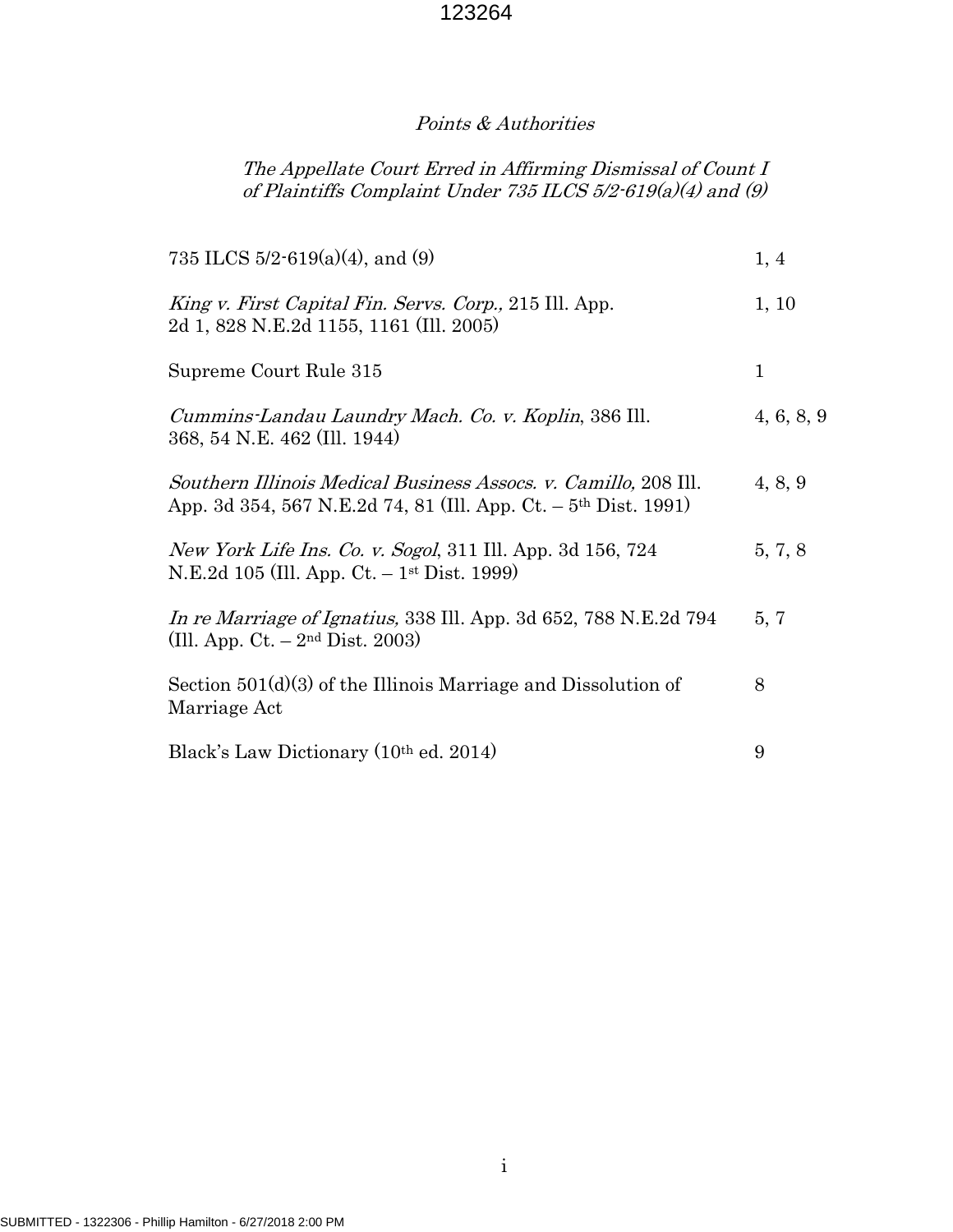### Introduction

The appellate court affirmed dismissal by the circuit court of Plaintiffs' action for declaratory judgment. The supreme court granted Plaintiffs' Petition for Leave to Appeal. The question raised on the pleadings is whether the circuit court properly dismissed Count I.

### Statement of the Issues

Whether the appellate court erred in affirming dismissal of Count I of Plaintiffs' Complaint under 735 ILCS 5/2-619(a)(4), and (9). The standard of review for dismissal of the Complaint, and the legal issues presented is de novo. *King v. First Capital Fin. Servs. Corp.*, 215 Ill. App. 2d 1, 828 N.E.2d 1155, 1161 (Ill. 2005).

## Statement of Jurisdiction

On January 31, 2018, the appellate court issued a Rule 23 Order affirming dismissal of Count I of Plaintiffs' Complaint. The court's Order of January 31, 2018, was a final order (A-1). On February 14, 2018, Plaintiffs filed a timely Petition for Leave to Appeal pursuant to Rule 315. The court granted the petition on May 30, 2018.

### Statement of Facts

On May 27, 2015, Plaintiffs filed a Complaint against Defendants, The Vanguard Group, Inc.; and, Donald L. Smith's (the decedent) sons, Scott Smith and, Jeffrey Smith, (Record on Appeal, C3). In Count I of the Complaint, Plaintiff, JoAnn Smith alleged that she was the surviving spouse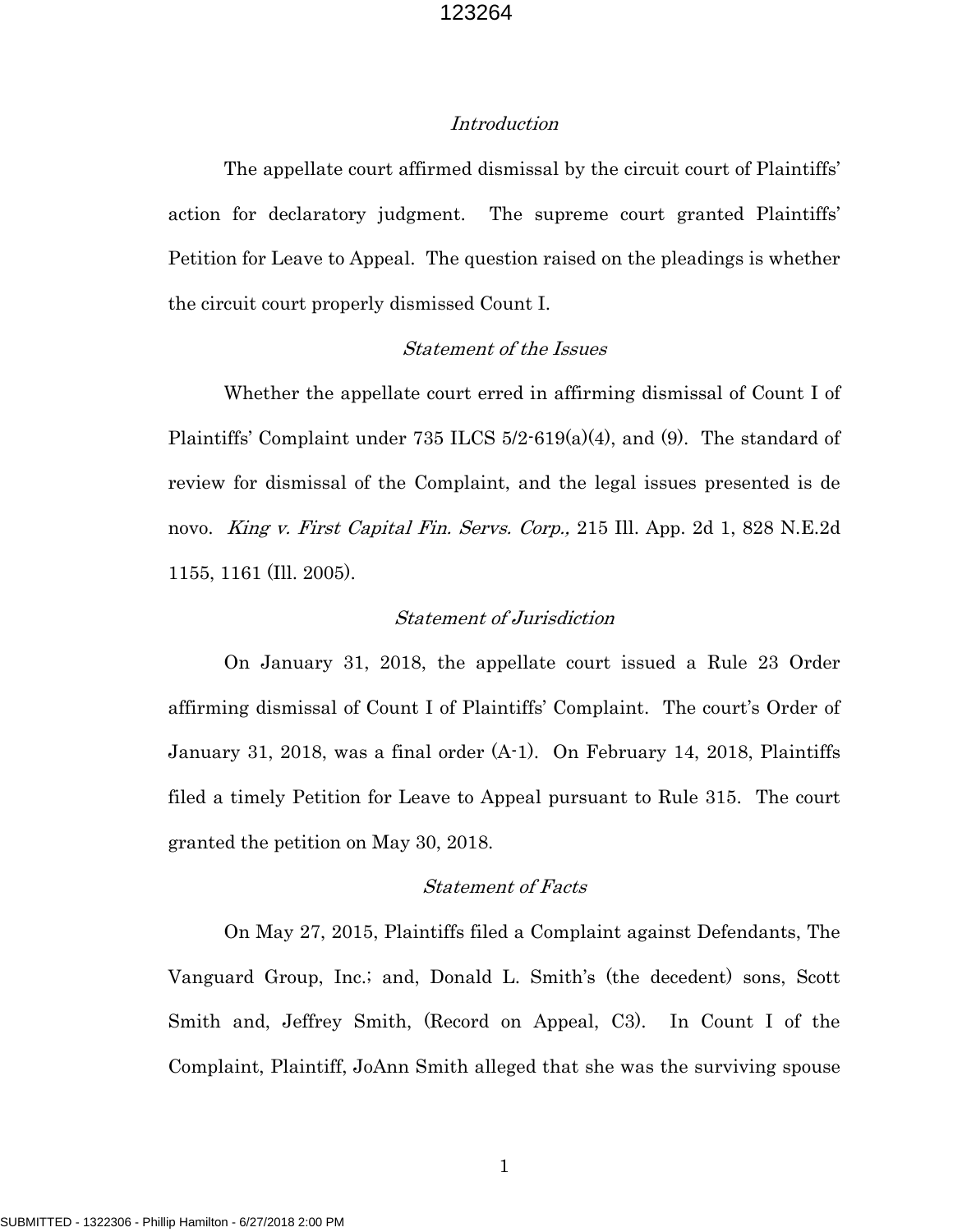of decedent, and had been appointed the Administrator of his estate (C3, Compl., Ct. I, paras. 1-2 – paragraph references are to the Complaint, Count I). The Vanguard Group, Inc. is the administrator of an IRA in the name of Donald L. Smith (C3, para. 3).

Defendants, Scott Smith and Jeffrey Smith, are listed as the beneficiaries of the IRA (C4, para. 4). Plaintiff alleged that the Defendants had been listed as the beneficiaries of the IRA in violation of a court order entered in *Smith v. Smith*, Case No. 13-D-811, consolidated with Case No. 13-CH-610.

On or about July 31, 2013, decedent designated Plaintiff as his primary beneficiary of his IRA, and there were no secondary beneficiaries (C5, para. 15; and, C26-C27). On August 6, 2013, decedent filed a Petition for Issuance of Temporary Restraining Order and for Preliminary Injunction against Plaintiff in Case No. 13-CH-610 (C3, para. 16; and, C59). On August 8, 2013, Judge Crowder entered a preliminary injunction which stated in pertinent part as follows (C5, para. 17; and, C28, C30):

9. Pursuant to the parties' stipulation, all other bank accounts, credit union accounts, investment accounts (including the Scottrade account), and any other accounts holding funds or investments of the parties *shall be closed to any transactions* and no trades, transfers, transactions, buy orders or sell orders, withdrawals or deposits shall be made from any accounts without the written agreement of both Petitioner and Respondent or further Court order [emphasis added].

On September 6, 2013, decedent filed for divorce against Plaintiff in Case No. 13-D-811 (C5, para. 18). On November 14, 2013, Judge Heflin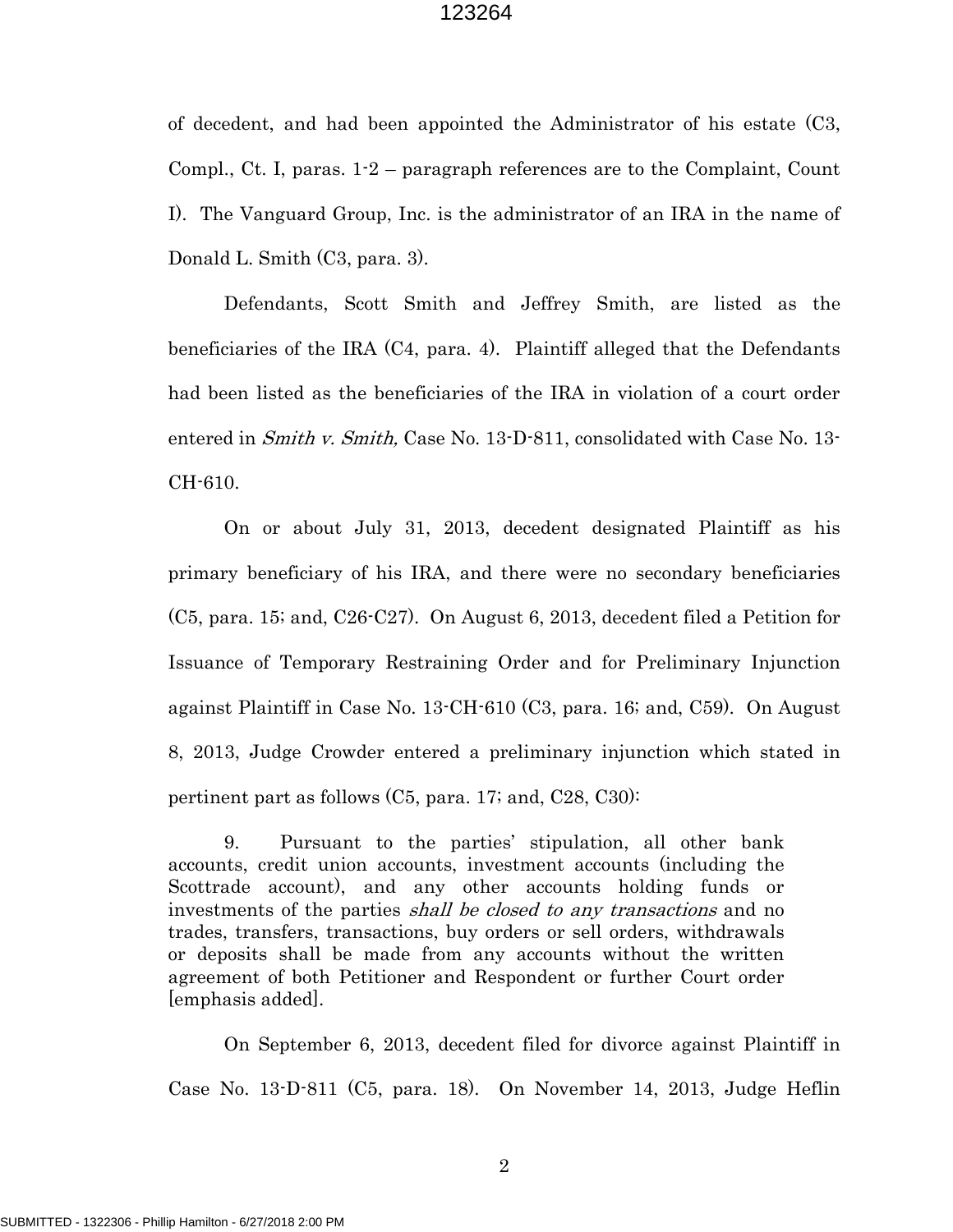consolidated cases 13-CH-610 and 13-D-811 (C5, para. 19; and, C32-C33). In addition, the existing "injunctive orders" in 13-CH-610 were ordered to remain in full force and effect as orders in 13-D-811 (C32).

On March 13, 2014, decedent changed the beneficiary on his IRA account at The Vanguard Group, Inc., to his sons, Defendants, Scott Smith and Jeffrey Smith (C3, para. 20; and, C34-C35). Plaintiff had no knowledge of the change of beneficiary designation until after the death of the decedent (C3, para. 21).

On October 29, 2014, by agreement of the parties, the court dismissed Case Nos. 13-D-811, and 13-CH-610 (C6, para. 22; and, C19). Plaintiff alleged that while the court's injunction was in effect, the decedent improperly changed the beneficiary on the IRA, in violation of the court's Order and in fraud of Plaintiff's interest in marital property (C6, para. 23). Because the court's preliminary injunction was in effect at the time of the change of beneficiary, the decedent's change of beneficiary of the IRA was ineffective (C6, para. 23).

Donald L. Smith died on March 30, 2015 (C6, para. 24). The Vanguard Group, Inc. IRA has a value in excess of \$500,000 (C6, para. 25). In her Complaint, Plaintiff requested a declaratory judgment to determine and fix the rights of the respective parties, because an actual controversy existed over the IRA (C6, paras. 26-28).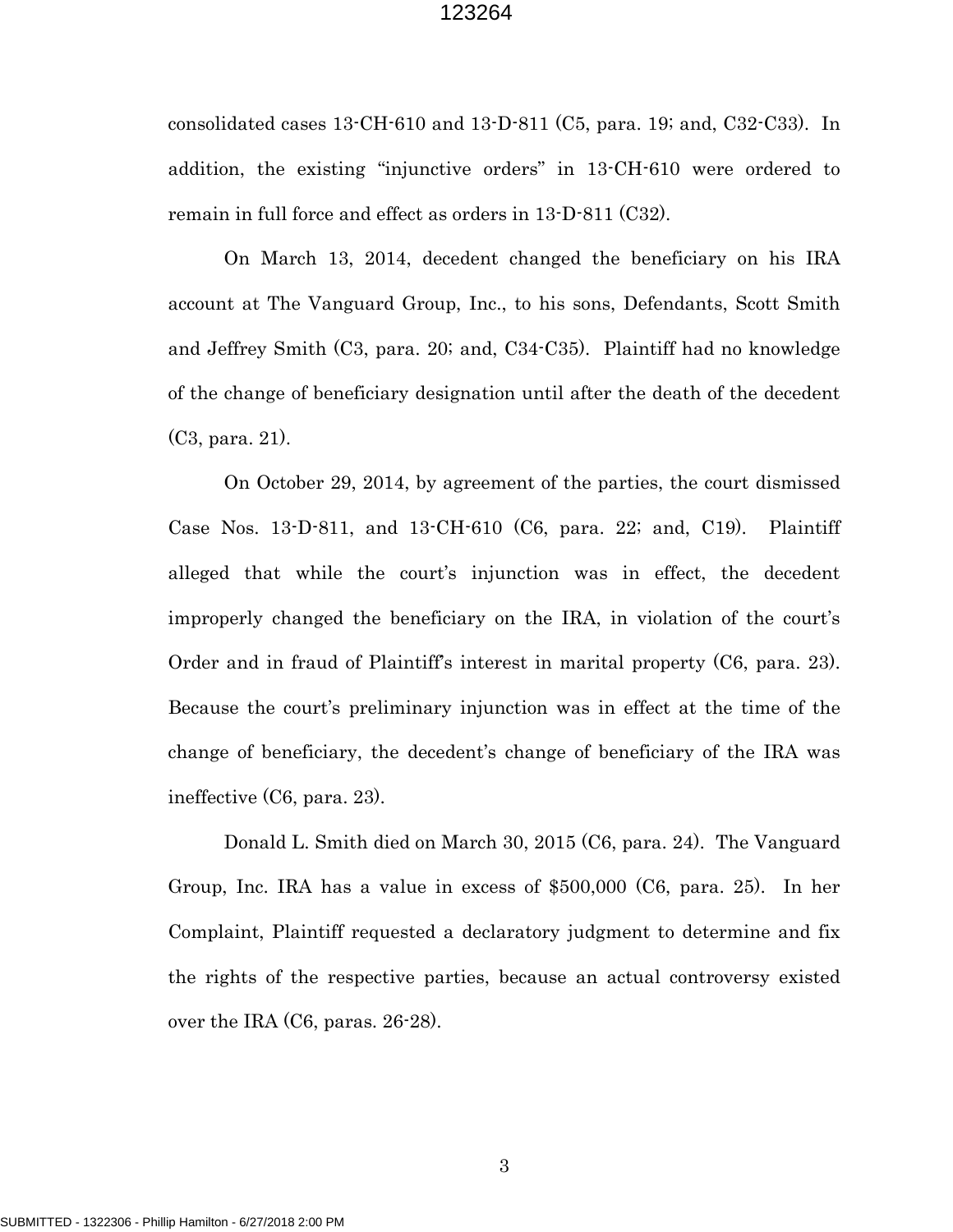Defendants, Scott Smith and Jeffrey Smith filed a Motion to Dismiss (C15). The court entered an Order dismissing Count I of the Complaint based on Section  $2.619(a)(4)$  (C47), and (a)(9) (C99). The trial court reasoned that once the dissolution proceeding was dismissed, the beneficiary change became effective even if it arguably violated the terms of the injunction (C49). It recognized the beneficiary change as valid upon dismissal of the dissolution (C49). The appellate court affirmed, finding that the decedent's change of beneficiaries did not violate the injunctive order while it was in effect. ¶16- 17 (A-7). The Supreme Court granted leave to appeal.

#### Argument

The appellate court erred in affirming dismissal of Count I of Plaintiffs' Complaint under  $735$  ILCS  $5/2$ - $619(a)(4)$ , and  $(9)$ .

The appellate court's opinion is in conflict with the Supreme Court's decision in Cummins-Landau Laundry Mach. Co. v. Koplin, 386 Ill. 368, 54 N.E. 462 (Ill. 1944). If the court has jurisdiction of the cause, an injunction granted in the exercise of such jurisdiction must be obeyed. Id. at 469. A party must obey a circuit court's order of injunction. Southern Illinois Medical Business Assocs. v. Camillo, 208 Ill. App. 3d 354, 567 N.E.2d 74, 81 (Ill. App. Ct.  $-5$ <sup>th</sup> Dist. 1991). This is so even if the injunction is later vacated or reversed. Id. at 82, citing Cummins-Landau Laundry Mach. Co. If a court has jurisdiction of the subject matter and of the parties, then the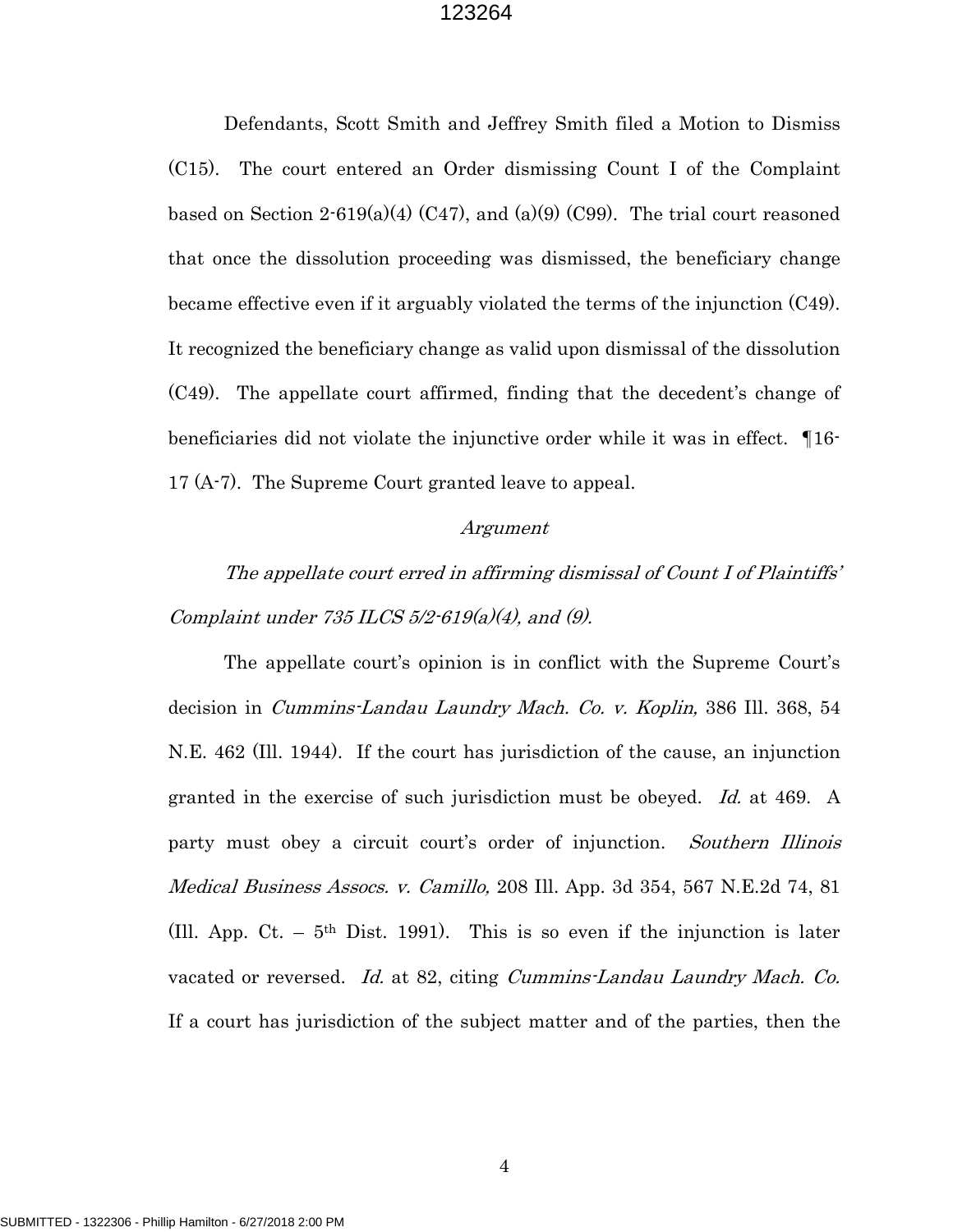court's order must be obeyed until such time as it is set aside by either the issuing or the reviewing court. Id.

In contrast, the appellate court held that the change of beneficiary designation did not violate the injunction while it was in effect. ¶13 (A-6). The court agreed with Plaintiff that the decedent was prohibited from any transactions that violated the injunction while it was in effect. ¶15 (A-6). It reasoned that in *New York Life Ins. Co. v. Sogol*, 311 Ill. App. 3d 156, 724 N.E.2d 105 (Ill. App. Ct. – 1<sup>st</sup> Dist. 1999), and In re Marriage of Ignatius, 338 Ill. App. 3d 652, 788 N.E.2d 794 (Ill. App. Ct. –  $2<sup>nd</sup>$  Dist. 2003) that a transfer of ownership of the accounts in question occurred as a result of the beneficiary change while the injunction was in effect, but only because of the death (also while the injunction was in effect) of one of the individuals involved. ¶15 (A-6). Thus, it was not the beneficiary change while the injunction was in effect that caused the ownership transfer that violated the injunction; rather it was the death of the accountholder while the injunction was in effect that caused the ownership transfer that violated the injunction. ¶16 (A-7). The appellate court is in error in finding the injunctive order only related to an ownership change, and not any transactions as stated in the order.

The injunctive relief order provided in part  $(\mathbb{I}3, A-2 \& 3; C28, 30)$ :

Pursuant to the parties' stipulation, all other bank accounts, credit union accounts, investment accounts (including the Scottrade account), and any other accounts, holding funds or investments of the parties *shall be closed to any transactions* and no trades, transfers,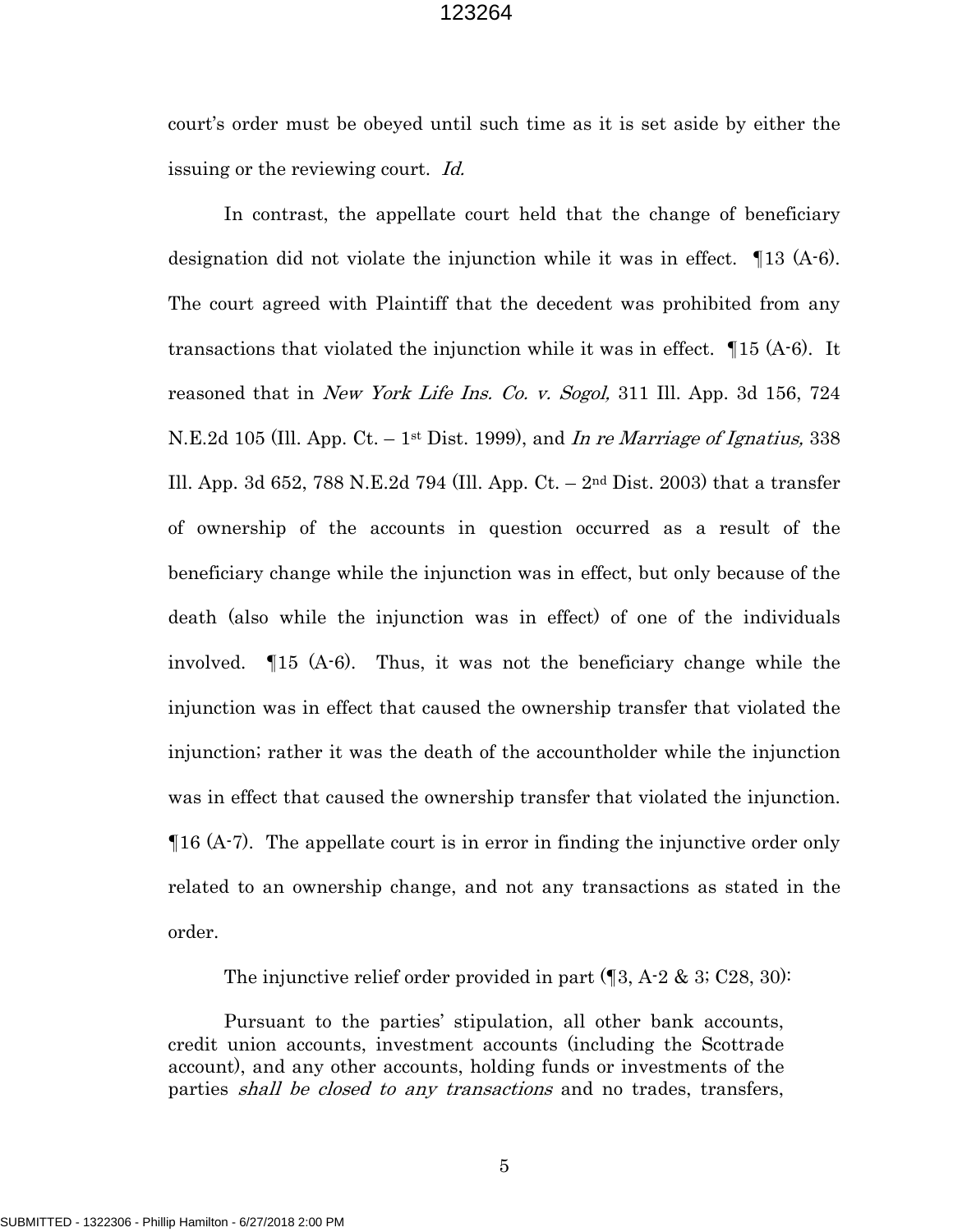transactions, buy orders or sell orders, withdrawals or deposits shall be made from any accounts without the written agreement of [Donald and JoAnn] or further Court order [emphasis added].

The appellate court found that Donald was prohibited from any transactions that violated the injunction while it was in effect (¶15, A-6), yet inexplicably concluded that changing the beneficiary of his IRA was not in violation of the court's order. The Supreme Court holds that an injunction must be obeyed even if the injunctive order was erroneously entered. The decedent violated the injunction when he engaged in a transaction: changing the beneficiary of his IRA. The appellate court's holding conflicts because it permitted the decedent to violate the injunction. The injunctive order must be obeyed to preserve the status quo as noted by the dissent, citing *Cummins*-Landau Laundry Mach. Co.  $\P$ 21 (A-8).

The circuit court reasoned erroneously that once the dissolution was dismissed, the beneficiary change was effective even if it arguably violated the terms of the injunction when it was signed (A-13). The court stated in its Order of Dismissal of the Complaint that the injunction terminated when the Petition for Dissolution was dismissed. (A-13). The court further stated the parties terminated their dissolution by voluntary dismissal which terminated the temporary orders by operation of law and whether the action taken by Donald Smith to change beneficiaries was governed by the language of the preliminary injunction and therefore the change constituted a violation of the terms of the temporary order was not dispositive of the outcome of the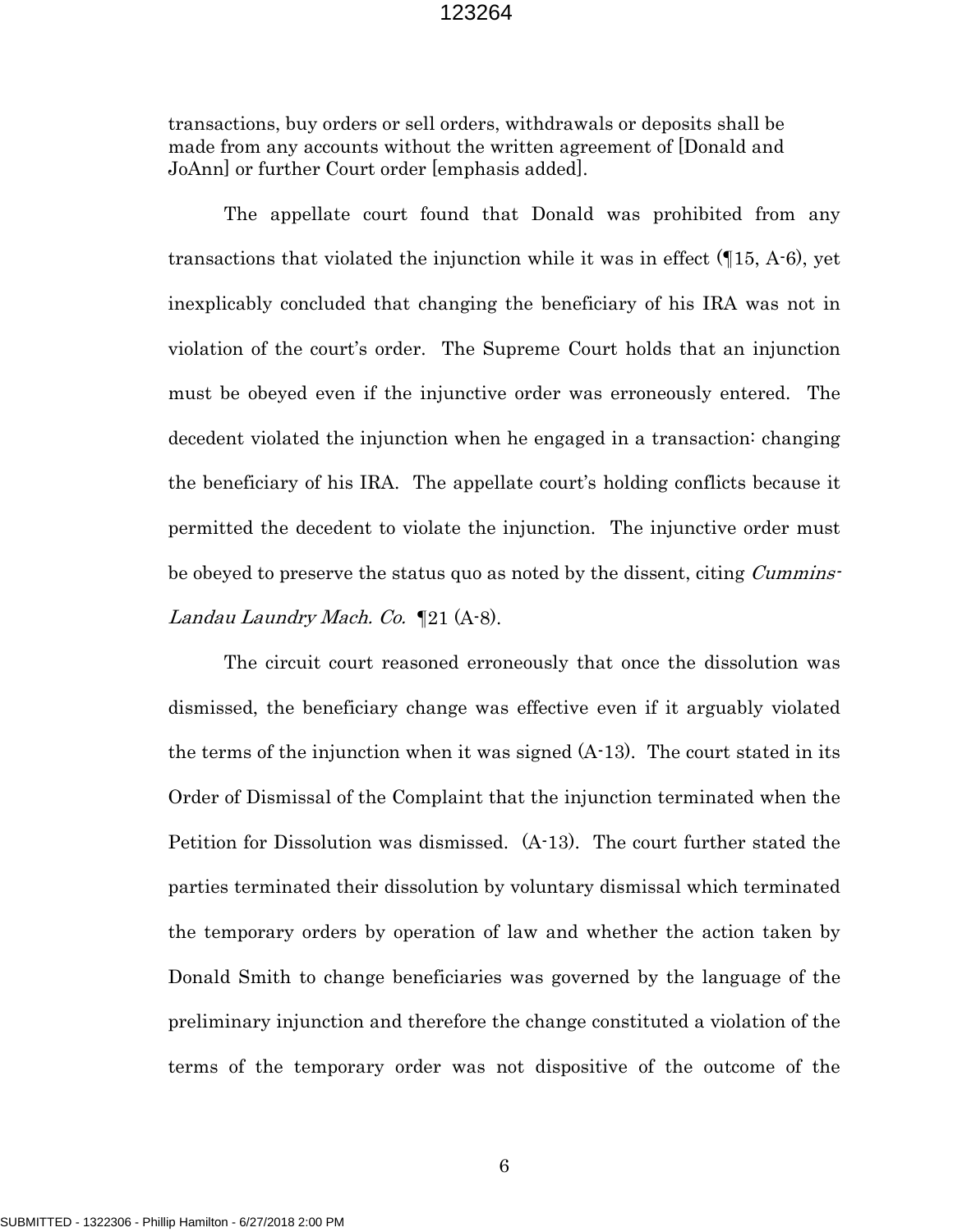proceeding (A-13). The court stated that the change of beneficiary was voidable, not void (A-13). The appellate court agreed that a terminated injunctive order does not become void, having no legal effect, simply because of its termination.  $\P$ 12 (A-5). Both courts were in error in finding that the change of beneficiary did not violate the injunction while it was in effect. The change of beneficiary designation occurred on March 13, 2014, and violated the court's injunction (C3, para. 20; and, C34-35). The subsequent dismissal of the divorce on October 29, 2004 (C6, para. 22; and C19), did not excuse the violation of the injunctive order. The injunction must be obeyed.

The majority's opinion is further in conflict with decisions of the First District and the Second District. The dissent notes that under Sogol and Ignatius, Donald was prohibited from any transactions that violate the injunction while it was in effect.  $\P$ 21 (A-8). The majority excused the prohibited beneficiary change that Donald made on the basis that Donald's death, which triggered the ownership transfer, did not occur until after the injunction terminated. Id. This interpretation is at odds with the holdings in Sogol and Ignatius. The Sogol court held that while death terminated a dissolution action and an injunction, it did not retroactively dissolve a preliminary injunction as if it had never existed. 311 Ill. App. 3d at 159-160  $(\mathbb{Z}1, A-8)$ . In *Ignatius*, the court found that, "[t]he validity of the court orders, and therefore any arguments respecting their validity or violation, does not end with closure of the dissolution case in which the orders were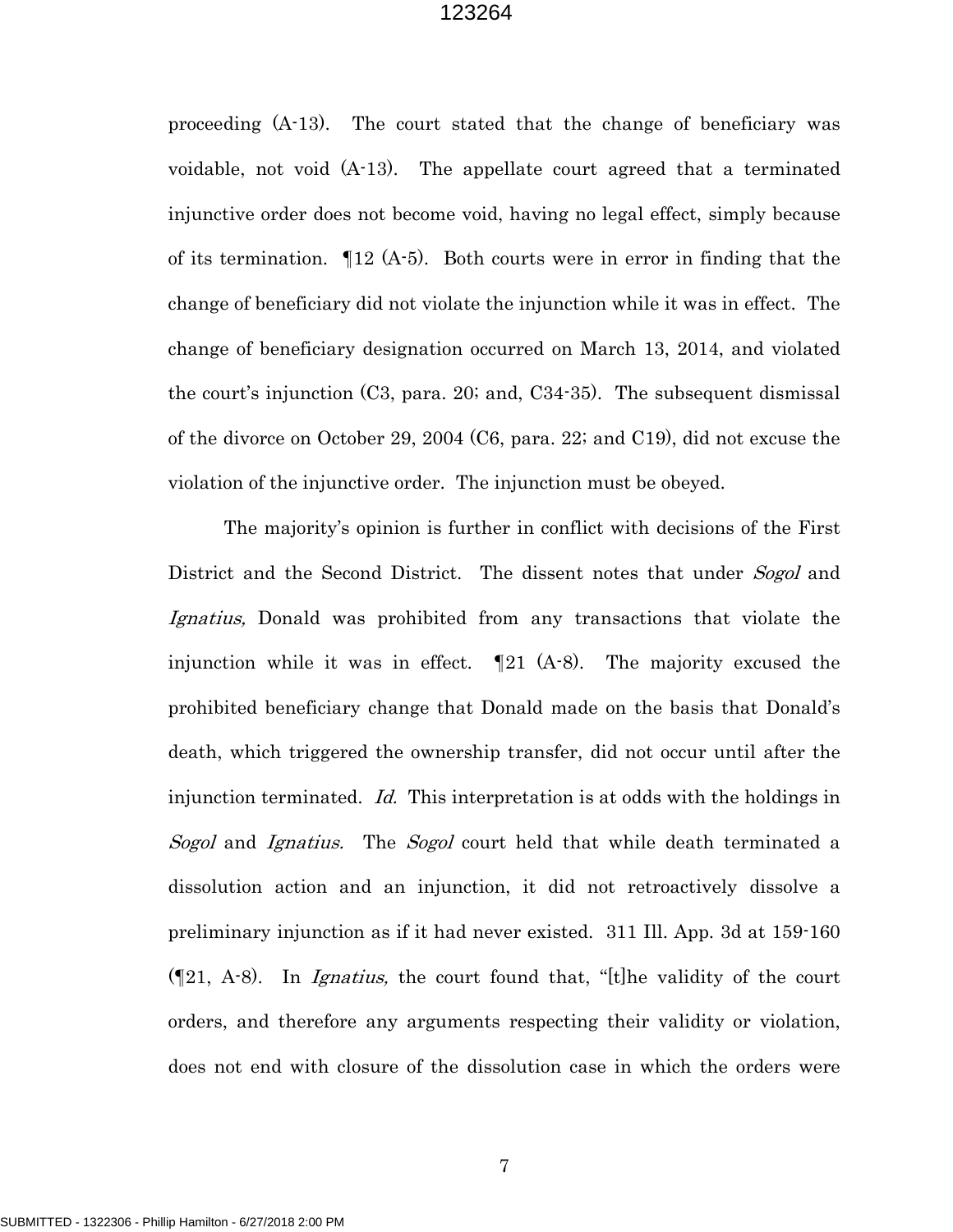entered…." 338 Ill. App. 3d at 661 (¶21, A-8). The legal basis for these holdings is that a court having jurisdiction must be obeyed to preserve the status quo of litigation during its pendency, citing Cummins-Landau Laundry Mach. Co., 386 Ill. at 385-386 (¶21, A-8).

The dismissal of the dissolution action did no more than terminate the injunction as provided for under Section 501(d)(3) of the Illinois Marriage and Dissolution of Marriage Act.  $\mathbb{I}22$  (A-8 & 9.) In the case at bar and in *Sogol*, the preliminary injunction was in place up until the termination of the dissolution.  $\mathbb{I}22$  (A-9). The dissolution action terminated in *Sogol* because of the husband's death. Id. In the case at bar the dissolution terminated because of the parties' voluntary dismissal. Id. Nothing in the law requires the factual difference calling for a different result. Id.

The dissent further noted that the appellate court's decision conflicted with its own holding in Southern Illinois Medical Business Assocs. v. Camillo, 208 Ill. App. 3d 354, 567 N.E.2d 74 (Ill. App. Ct. – 5th Dist. 1991) (¶23, A-9). The court relied on *Cummins-Landau Laundry Mach. Co.* and its progeny when it reversed the circuit court's injunction but upheld the court's damage award for violation of the injunction. 208 Ill. App. 3d at 366. Just as termination of an injunction does not retroactively default the injunction, the reversal of an injunction does not cause the contempt order to fail. ¶23 (A-9).

The appellate court's effort to distinguish the cases is erroneous. It states that there was no ownership transfer of the IRA while the injunction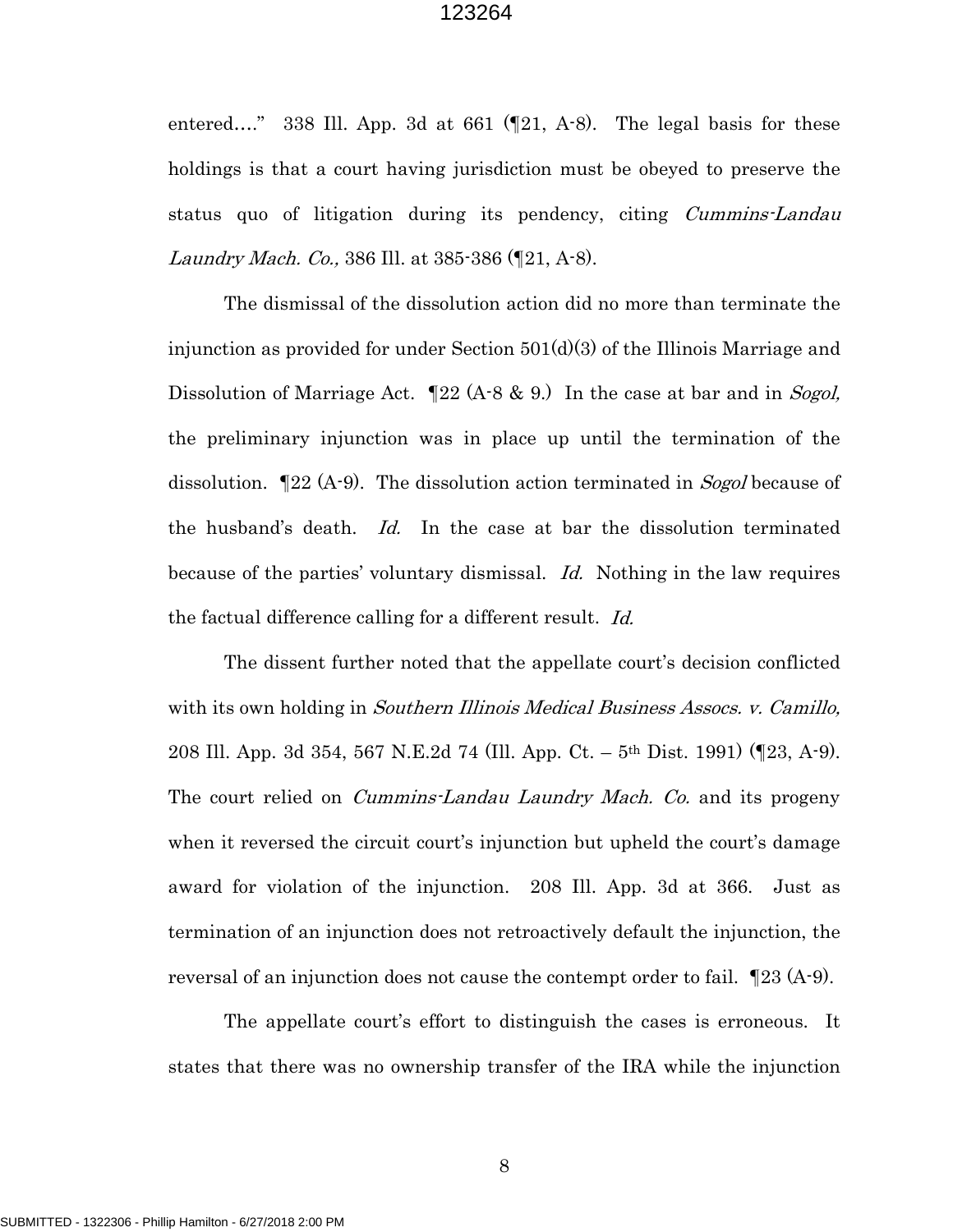was in effect and no other change in the status quo with regard to ownership. ¶16 (A-7). But there was a change in the status quo because the change of beneficiary designation violated the injunction. The court improperly limited the injunctive effect of the order to a change in ownership, even though it barred all transactions. The injunctive order did not specifically refer to a beneficiary change, but it did prohibit, in very broad terms, all transactions. A transaction is an act or instance of conducting business or other dealings; something performed or carried out; and, any activity involving two or more persons. Black's Law Dictionary (10th ed. 2014).

The question presented has general importance under Illinois law. The import of the trial court's dismissal of the complaint, and the appellate court's affirmance is that a party can violate an injunctive order of the court without any consequences. The dissent stated  $(24, A-9, \& 10)$ :

 Indeed, it would encourage parties to disregard an injunctive order in the hope that the other party might not discover the violation until after the litigation terminates. Such a ruling undermines the circuit court's power and effectiveness, as much as would allowing someone to disregard a court's order in the hope that it might be overturned on appeal. See Camillo, 208 Ill. App. 3d at 365 (citing Koplin, 386 Ill. At 385).

This case presents the need for the exercise of the Supreme Court's supervisory authority. To allow a party to violate an injunctive order undermines respect for the court system.

The appellate court's judgment was final and not interlocutory. The appellate court's decision rendered on January 31, 2018 (A-1), was a final order, affirming the circuit court's dismissal of the Complaint. The standard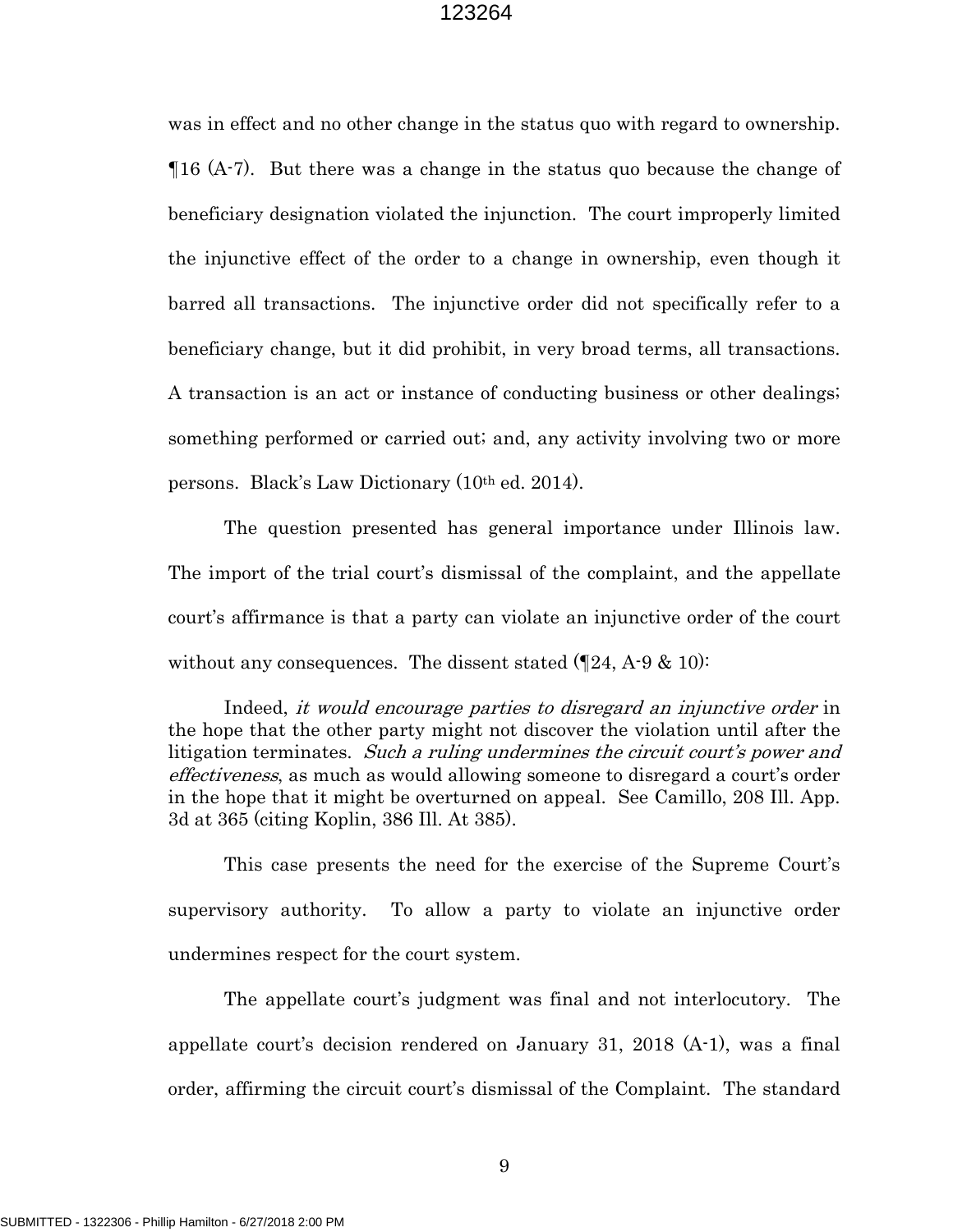of review for dismissal of the Complaint, and legal issues presented is de novo. King v. First Capital Fin. Servs. Corp., 215 Ill. 2d 1, 828 N.E.2d 1155, 1161 (Ill. 2005).

## Conclusion

The appellate court's order affirming the dismissal of Count I of the Complaint should be reversed. Judgment should be entered in favor of Plaintiff awarding her the IRA. Alternatively, the case should be remanded for proceedings consistent with the Supreme Court's order. Plaintiff requests such other and further relief as the court finds equitable and just.

Respectfully submitted:

 JoAnn Smith, Individually; and, JoAnn Smith, Administrator of the Estate of Donald L. Smith, Deceased

 By: /s/Phillip H. Hamilton Phillip H. Hamilton, #6201288 Farrell, Hamilton & Julian, P.C. 1305 D'Adrian Professional Park Godfrey, IL 62035 Phone: 618-466-9080 Fax: 618-466-9105 Email: phil.hamilton@farrellhamiltonjulian.com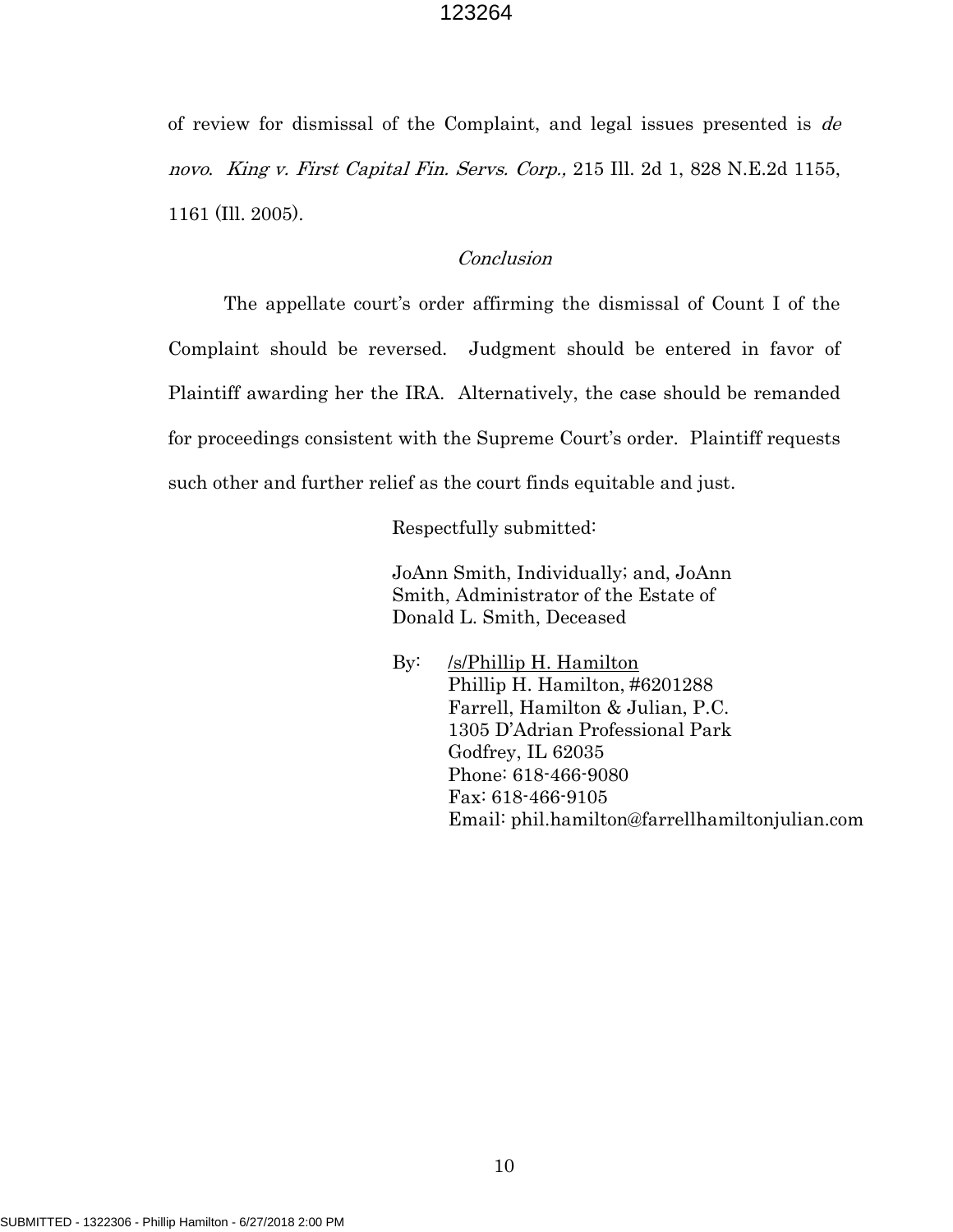## Certificate of Compliance

I, Phillip H. Hamilton, attorney for Plaintiffs-Petitioners certify that this brief conforms to the requirements of Rule 341(a) and (b). The length of the brief, excluding the pages or words contained in the Rule 341(d) cover, the Rule 341(h)(1) statement of points and authorities, the Rule 341(c) certificate of compliance, the certificate of service, and those matters to be appended to the brief under Rule 342(a) is 10 pages.

Respectfully submitted:

By: /s/Phillip H. Hamilton Phillip H. Hamilton, #6201288 Farrell, Hamilton & Julian, P.C. 1305 D'Adrian Professional Park Godfrey, IL 62035 Phone: 618-466-9080 Fax: 618-466-9105 Email: phil.hamilton@farrellhamiltonjulian.com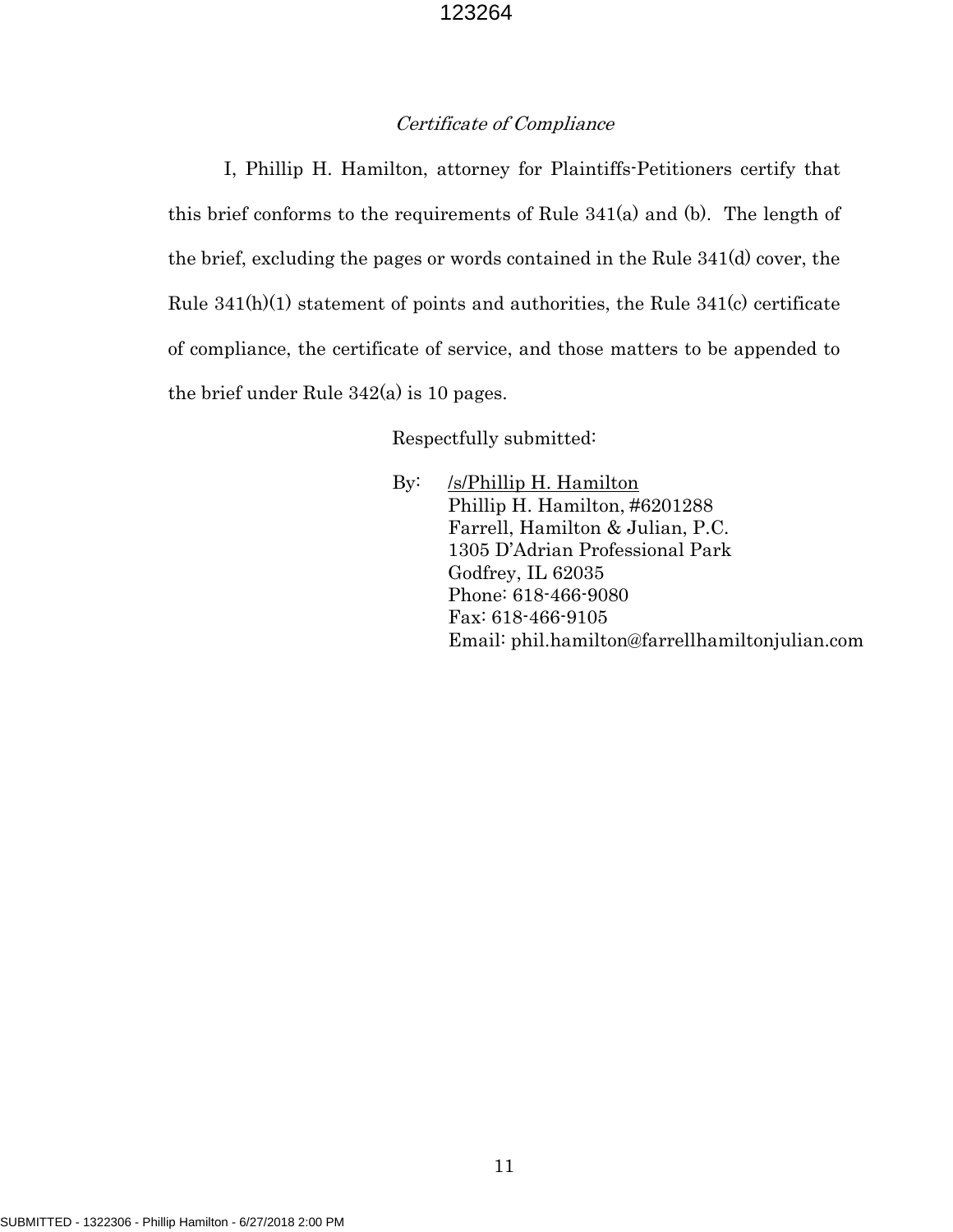### No. 123264

### IN THE

### SUPREME COURT OF ILLINOIS

\_\_\_\_\_\_\_\_\_\_\_\_\_\_\_\_\_\_\_\_\_\_\_\_\_\_\_\_\_\_\_\_\_\_\_\_\_\_\_\_\_\_\_\_\_\_\_\_\_\_\_\_\_\_\_\_\_\_\_\_\_\_\_\_\_\_\_\_\_\_\_\_

| JoAnn Smith, Individually; and,<br>JoAnn Smith as Administrator of the<br>Estate of Donald L. Smith, Deceased, | On Petition For Leave To Appeal<br>from the Appellate Court of<br>Illinois, Fifth Judicial District |
|----------------------------------------------------------------------------------------------------------------|-----------------------------------------------------------------------------------------------------|
|                                                                                                                | No. 5-16-0024                                                                                       |
| Plaintiffs-Petitioners,                                                                                        |                                                                                                     |
| $\mathbf{v}\mathbf{s}$                                                                                         | There on Appeal from the Third                                                                      |
|                                                                                                                | Judicial Circuit, Madison County,                                                                   |
| The Vanguard Group, Inc.;                                                                                      | Illinois, No. $15-L-679$                                                                            |
| Scott Smith; and, Jeffrey Smith,                                                                               |                                                                                                     |
| Defendants-Respondents.                                                                                        | The Honorable Barbara Crowder<br><b>Judge Presiding</b>                                             |
|                                                                                                                |                                                                                                     |

### Proof of Service

Under penalties as provided by law pursuant to Section 1-109 of the Code of Civil Procedure, the undersigned certifies that the statements set forth in this instrument are true and correct.

The undersigned certifies that he electronically filed Appellants' Brief and Appendix to Brief with the court on June 27, 2018. In addition, 13 paper copies of the brief were mailed to the Illinois Supreme Court in compliance with the Supreme Court of Illinois Electronic Filing Procedures and User Manual. A copy was further emailed to opposing counsel Michael J. Hertz, Esq. at mhertz@lbtdlaw.com; and, Eric D. Brandfonbrener, Esq. at ebrand@perkinscoie.com.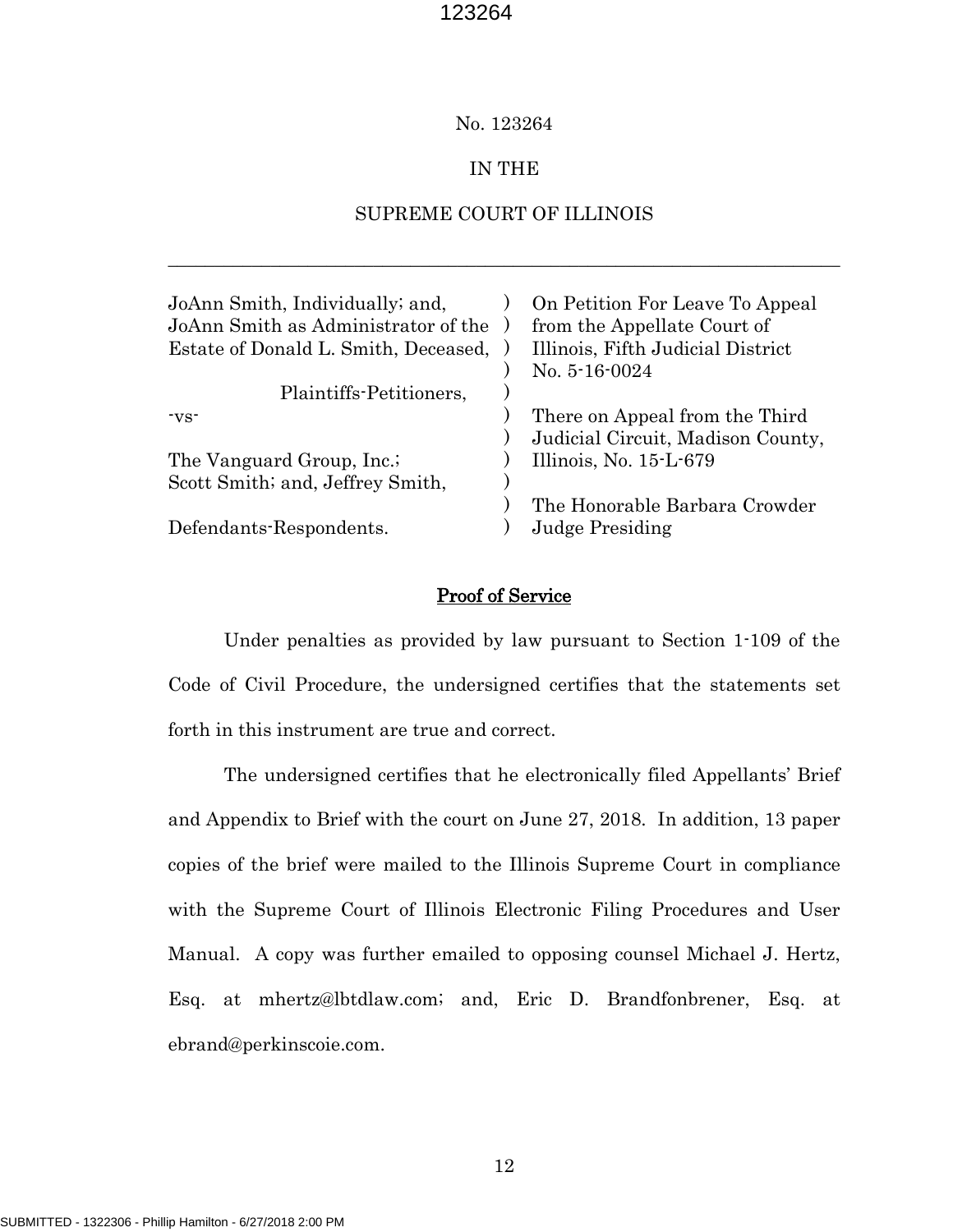Respectfully submitted:

 JoAnn Smith, Individually; and, JoAnn Smith, Administrator of the Estate of Donald L. Smith, Deceased

 By: /s/Phillip H. Hamilton Phillip H. Hamilton, #6201288 Farrell, Hamilton & Julian, P.C. 1305 D'Adrian Professional Park Godfrey, IL 62035 Phone: 618-466-9080 Fax: 618-466-9105 Email: phil.hamilton@farrellhamiltonjulian.com

E-FILED 6/27/2018 2:00 PM Carolyn Taft Grosboll SUPREME COURT CLERK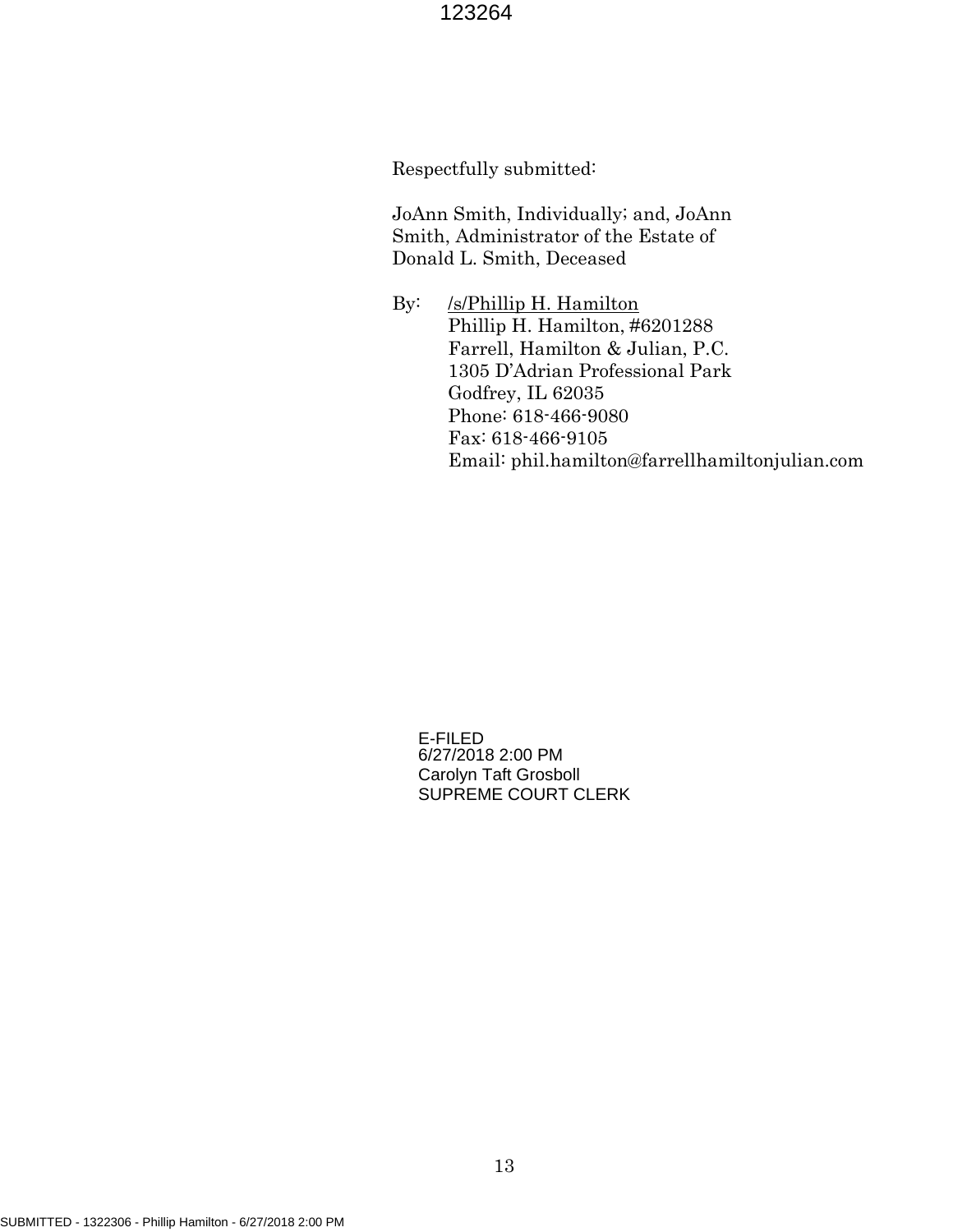# Appendix To Brief

# Table of Contents to the Appendix

| Appellate Court's Opinion of January 31, 2018                                    | $A-1$  |
|----------------------------------------------------------------------------------|--------|
| Circuit Court's Order of October 29, 2015                                        | $A-11$ |
| Table of Contents to the Record on Appeal                                        | $A-14$ |
| Supreme Court of Illinois letter dated May 30, 2018,<br>Granting leave to appeal |        |

E-FILED 6/27/2018 2:00 PM Carolyn Taft Grosboll SUPREME COURT CLERK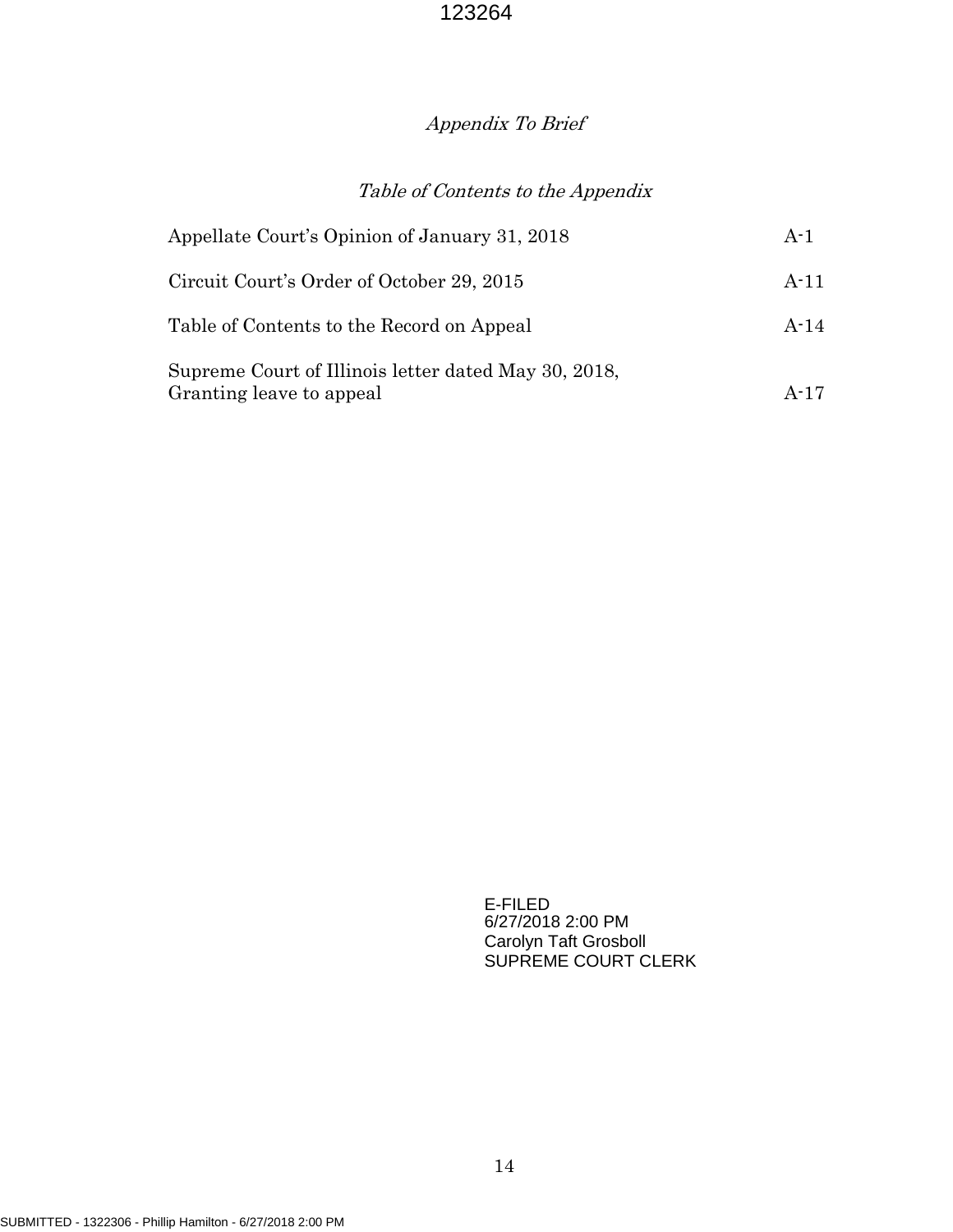**NOTICE** Decision filed 01/31/18. The text of this decision may be changed or corrected prior to the filing of a Petition for Rehearing or the disposition of the same.

## 2018 IL App (5th) 160024-U

**NOTICE** This order was filed under Supreme Court Rule 23 and may not be cited as precedent by any party except in the limited circumstances allowed

under Rule 23(e)(1).

### NO. 5-16-0024

## IN THE

## APPELLATE COURT OF ILLINOIS

## FIFTH DISTRICT

JOANN SMITH, Individually and as Administrator of the Estate of Donald L. Smith, Deceased, Plaintiff-Appellant, v. THE VANGUARD GROUP, INC., SCOTT SMITH, and JEFFREY SMITH, Defendants (Scott Smith and Jeffrey Smith, Defendants-Appellees). ) ) ) ) ) ) ) ) ) ) ) ) ) Appeal from the Circuit Court of Madison County. No. 15-L-679 Honorable Barbara L. Crowder, Judge, presiding.

JUSTICE WELCH delivered the judgment of the court. Justice Moore concurred in the judgment. Justice Chapman dissented.

### **ORDER**

1 *Held*. The trial court's dismissal of the widow's declaratory judgment action seeking a declaration that her deceased husband's IRA beneficiary change while an injunction was in effect prohibiting the transfer of any accounts violated the injunction was affirmed, holding that the mere change of beneficiary while the injunction was in effect did not violate the injunction.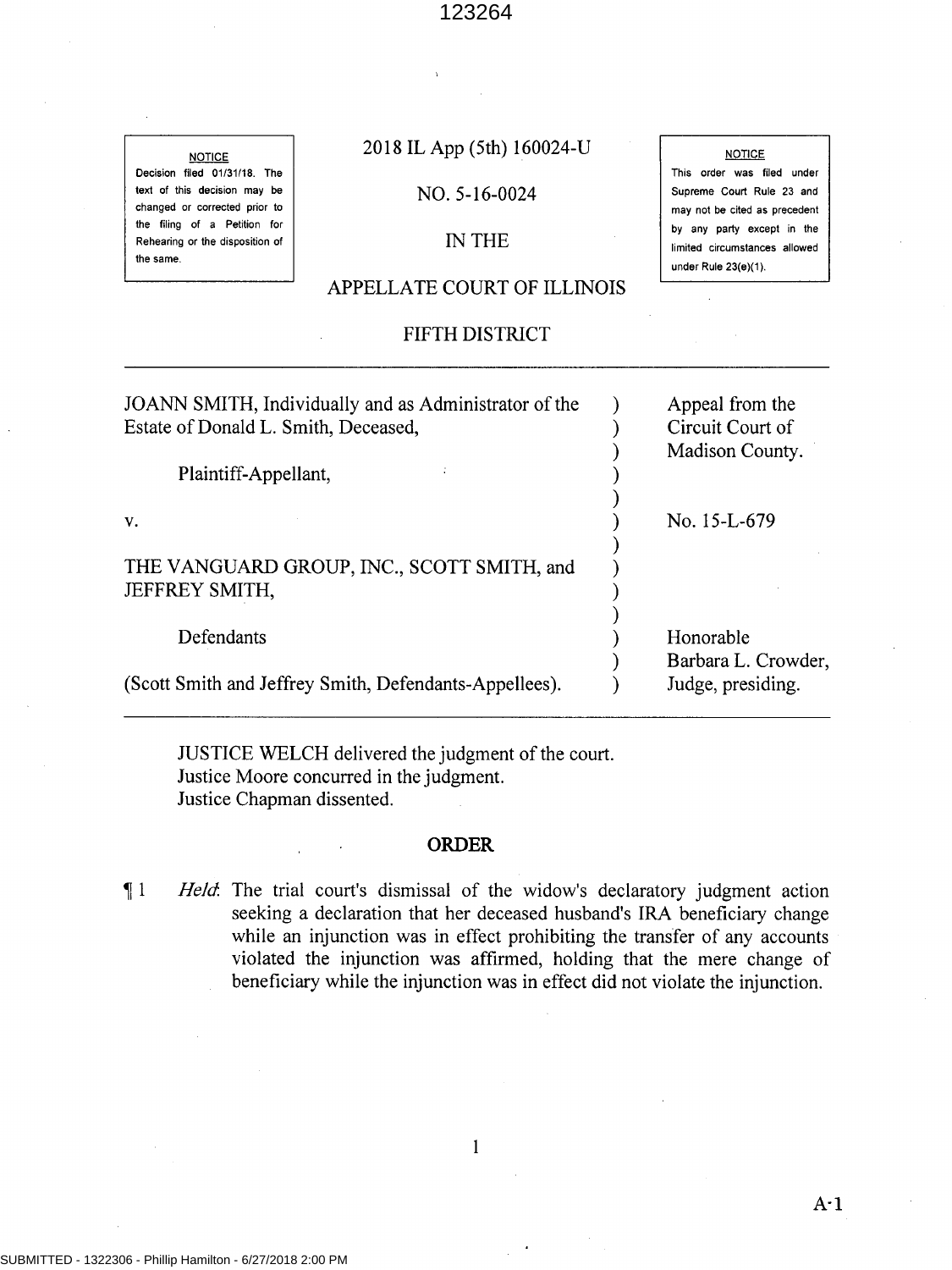The plaintiff, JoAnn Smith (JoAnn), individually and as administrator of the estate of her decearal <sup>1</sup> She sought a ruling that Donald's beneficiary change, naming his two sons, Scott and Jeffrey, as the primary beneficiaries of his Vanguard IRA, was ineffective because it was in violation of the circuit court's injunction. She also sought a determination that she was the rightful beneficiary of the Vanguard IRA. The defendants filed a motion to dismiss JoAnn's complaint. The court entered an order dismissing the declaratory judgment action on the basis that the stipulated dismissal of the underlying dissolution of marriage petition terminated the injunction by operation of law, allowing the beneficiary change to be effective, even if it violated the injunction when made. JoAnn appeals from the court's dismissal. We affirm.

<sup>~</sup>3 Donald and JoAnn were married in 1974. On August 6, 2013, Donald filed a petition for a temporary restraining order and preliminary injunction against JoAnn "to maintain the status quo." He alleged that, during his two-week hospitalization starting on July 21, 2013, JoAnn had converted and attempted to convert assets from his various accounts. The court entered an order on August 8, 2013, ordering JoAnn to return all funds to their originating accounts, irrespective of whether the funds were individually or jointly held. The injunctive relief order further provided in part:

"Pursuant to the parties' stipulation, all other bank accounts, credit union accounts, investment accounts (including the Scottrade account), and any other

<sup>&</sup>lt;sup>1</sup>Vanguard was initially named as a defendant in this case, in its role as custodian of the assets of Donald's Vanguard IRA. By agreement of the parties and the court, the court entered a stipulation on August 13, 2015, staying all proceedings against Vanguard.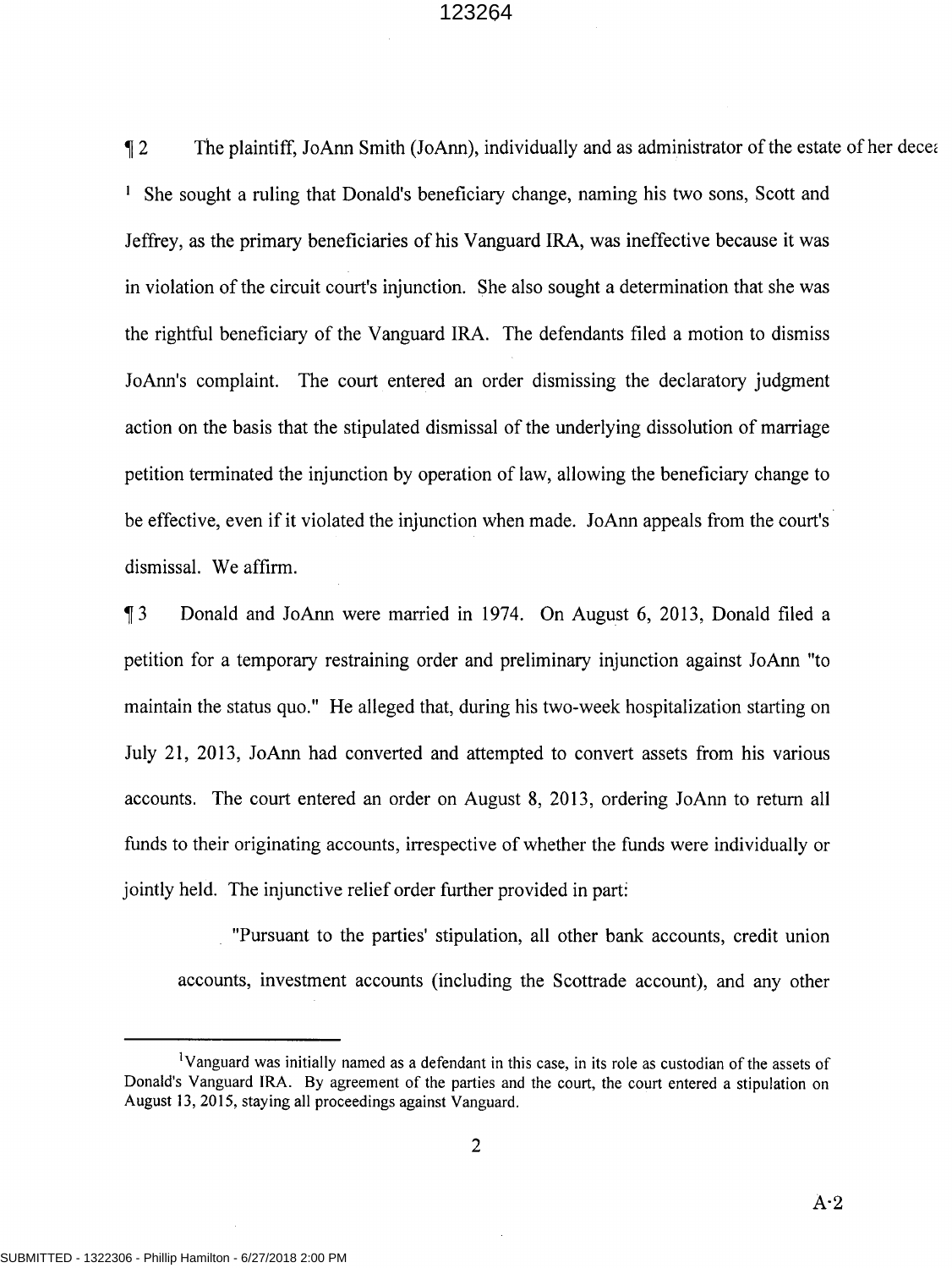accounts holding funds or investments of the parties shall be closed to any transactions and no trades, transfers, transactions, buy order or sell orders, withdrawals or deposits shall be made from any accounts without the written agreement of [Donald and JoAnn] or further court order."

, 4 On September 6, 2013, Donald filed a petition for dissolution of his marriage. The court consolidated the divorce case and the injunctive relief case on November 13, 2013. On or about March 13, 2014, while the injunction was still in effect, Donald changed the beneficiary on his Vanguard IRA from JoAnn to his sons, Scott and Jeffrey.

, 5 On October 29, 2014, Donald and JoAnn reconciled and reached a stipulated agreement to dismiss both the divorce and injunctive relief petitions. That order stated in part:

"All hold orders as to the financial accounts of the parties including but not limited to US Bank, Regions Bank, Shell Community Credit Union, Scottrade and MidAmerica Credit Union ordered in the above causes are dismissed and withdrawn by this order."

, 6 On March 30, 2015, Donald died. Shortly after his death, JoAnn learned that she would not receive the proceeds of his Vanguard IRA and that Scott and Jeffrey had been named as beneficiaries of that account.

, 7 JoAnn filed this action against the defendants on May 27, 2015, and asked the court to declare that she was the Vanguard IRA beneficiary. She based her argument on the fact that the beneficiary designation naming Scott and Jeffrey occurred while the

3

 $A-3$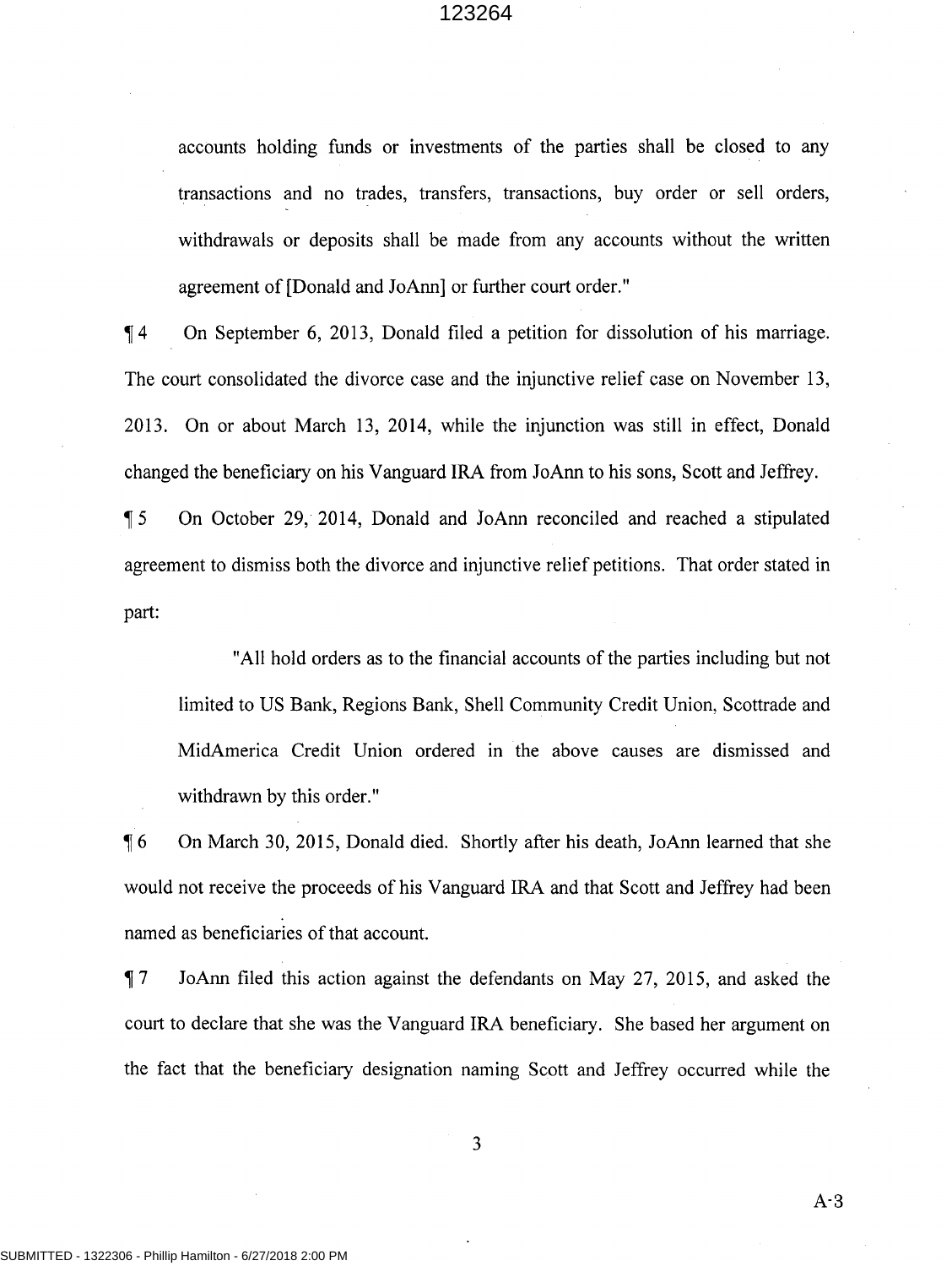injunction was in effect. She argued that the beneficiary designation was a clear violation of the order and, thus, Donald's beneficiary designation should be declared invalid. In count I of her complaint, she sought declaratory relief and asked the court to reinstate her as the sole beneficiary of the Vanguard IRA. In count II of her complaint, she alleged that Donald committed fraud by changing the IRA beneficiary in violation of the injunction.

1 8 The defendants filed a combined motion to dismiss JoAnn's complaint pursuant to sections 2-615 and 2-619(a)(4), (9) of the Code (735 ILCS 5/2-615 (West 2012); 735 ILCS 5/2-619(a)(4), (9) (West 2012)). The defendants argued that the court's agreement to the stipulated dismissal essentially vacated the injunction, which eliminated any basis for JoAnn's complaint against them.

19 On September 3, 2015, the court heard the motion to dismiss. The court dismissed count II (the fraud count) pursuant to section 2-615 of the Code with leave to refile and took the motion to dismiss count I (seeking declaratory relief) under advisement. Thereafter, on October 29, 2015, the court granted the motion to dismiss count I pursuant to section 2-619 of the Code. The court found that the voluntary dismissal of the dissolution petition dismissed any related temporary orders by operation of law. The court explained that "[o]nce the dissolution was dismissed, the beneficiary change became effective even if it arguably violated the terms of the injunction when it was signed" and that "[t]he beneficiary change at a minimum is recognized as valid upon the dismissal of the dissolution." The court noted that the law did not require Donald to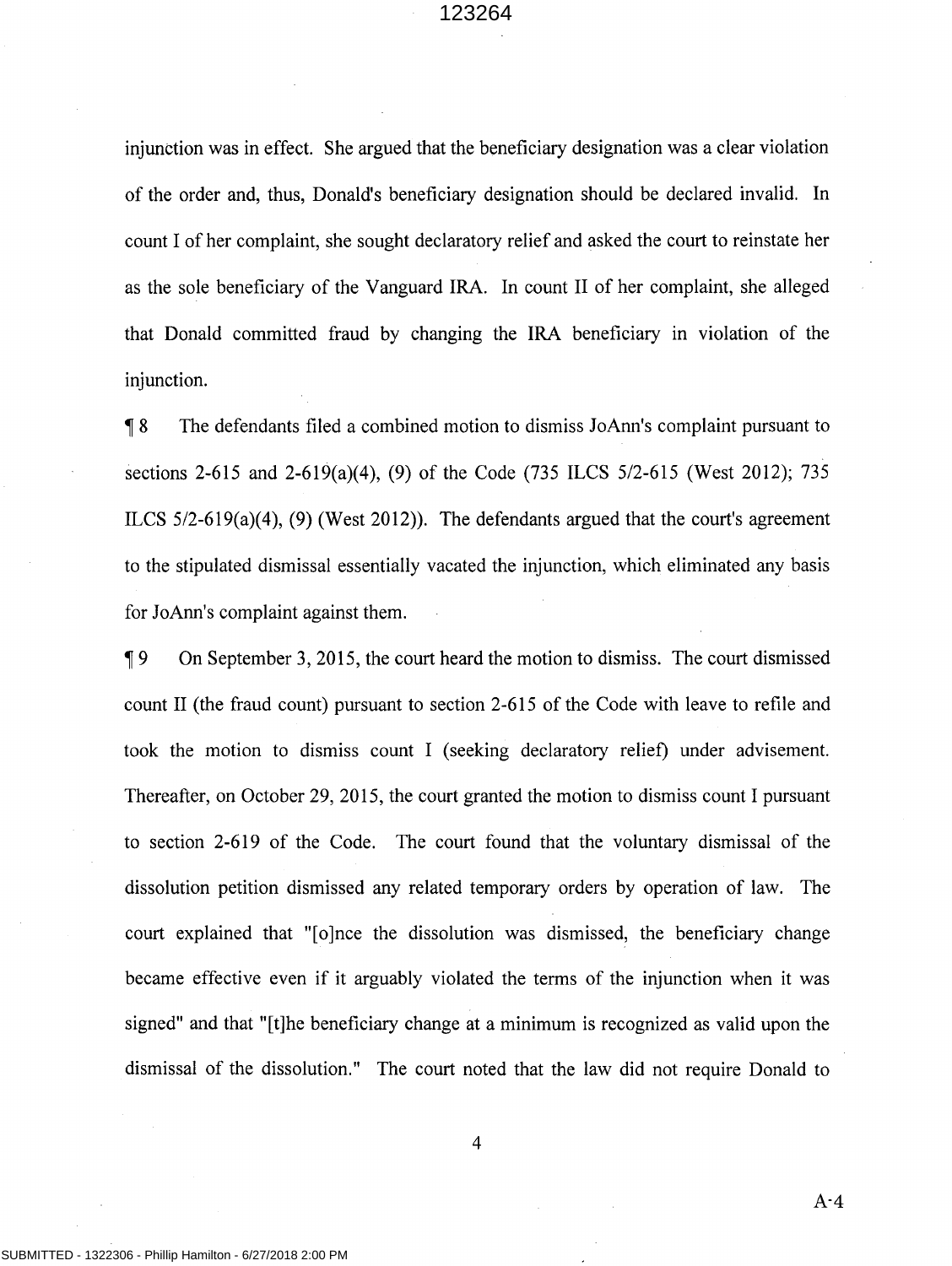execute another beneficiary form after the dissolution was dismissed. The court denied JoAnn's motion to reconsider on January 4, 2016. JoAnn appeals from these orders.

 $\parallel$  10 The standard of review for a section 2-619 (735 ILCS 5/2-619 (West 2012)) dismissal of a complaint is *de nova. King v. First Capital Financial Services Corp.,* 215 Ill. 2d 1, 12 (2005). A section 2-619 motion admits the legal sufficiency of the complaint but may assert affirmative matters that defeat the claim. *Id.* The issue before the court is whether dismissal is proper as a matter of law.

<sup>~</sup>11 Before addressing JoAnn's argument on appeal, we will address the defendants' argument that the injunctive order became void as a matter of law upon the voluntary dismissal of the dissolution petition. This argument is contrary to settled law in Illinois. A void order is an order that was a nullity from its inception due to a lack of personal or subject matter jurisdiction. *LVNV Funding, LLC v. Trice*, 2015 IL 116129, 1 27 (citing *In re Maniage of Mitchell,* 181 Ill. 2d 169, 174 (1998)). A voidable order is an order entered erroneously by a court possessing jurisdiction. *Id.* The defendants do not contend that there was a lack of jurisdiction or that the order was erroneously entered. Thus, they do not present facts that support an argument that the order was either void or voidable.

<sup>~</sup>12 A terminated injunctive order does not become void, having no legal effect, simply because of its termination. The appellate court rejected a similar argument in *New York Life Insurance Co. v. Sogol,* 311 Ill. App. 3d 156, 159-60 ( 1999) (holding that, although the husband's death terminated both the dissolution action and the injunction, it

5

 $A-5$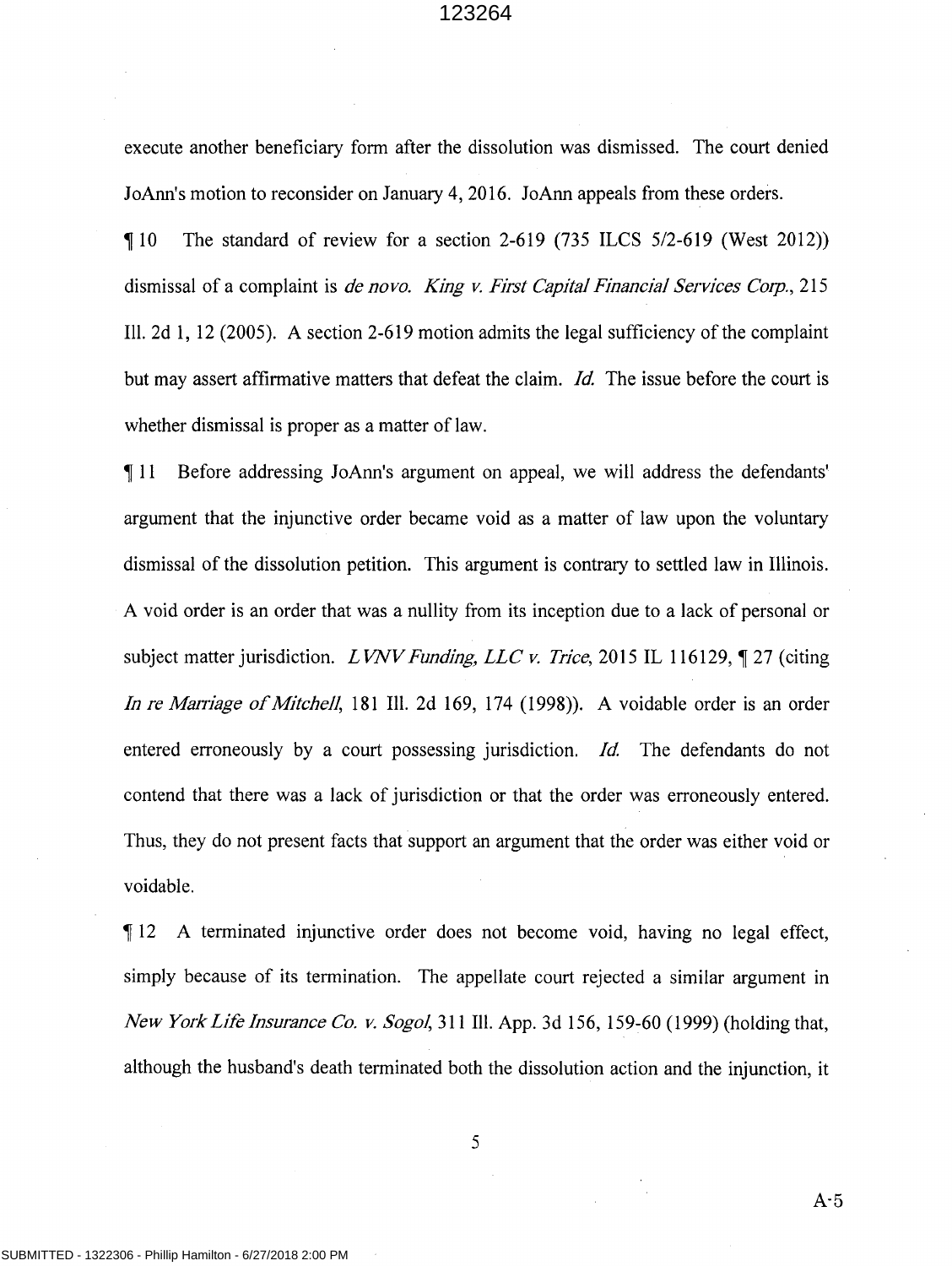did not retroactively dissolve the injunction). We agree with the trial court's rejection of the defendants' arguments on these grounds.

1 13 We tum now to JoAnn's argument that the change of beneficiary violated the terms of the injunction. We affirm the trial court's dismissal of the declaratory judgment action because we find that there was no violation of the injunction while it was in effect. 14 JoAnn relies on *In re Marriage of Ignatius* in support of her argument. In *Ignatius*, the circuit court entered an injunction barring the parties from transferring or disposing of marital assets. *In re Marriage of Ignatius*, 338 Ill. App. 3d 652, 654 (2003). While the case was pending, the wife asked the court to modify the injunction to allow her to make estate planning decisions. *Id.* The court modified the injunction and ordered the parties to transfer all jointly-held assets into tenancy in common interests. *Id.* The wife died before a judgment of dissolution was entered and before all assets were transferred. *Id* at 654-55. The parties' daughter intervened in the proceedings as executor of her mother's estate and asked the court to divide the marital estate in accordance with the injunction. *Id.* at 655. The court entered an order finding that the injunction survived the wife's death. *Id.* The husband asked the circuit court to dismiss the injunction. *Id.* The court denied his request. *Id.* The appellate court held that, although the circuit court lost jurisdiction in the dissolution action to enforce its prior injunction after the wife's death, it did not foreclose an independent action for enforcement. *Id* at 658, 661.

1 15 We agree with JoAnn that *Sogol* and *Ignatjus* support the proposition that Donald was prohibited from any transactions that violated the injunction while it was in effect.

6

A-6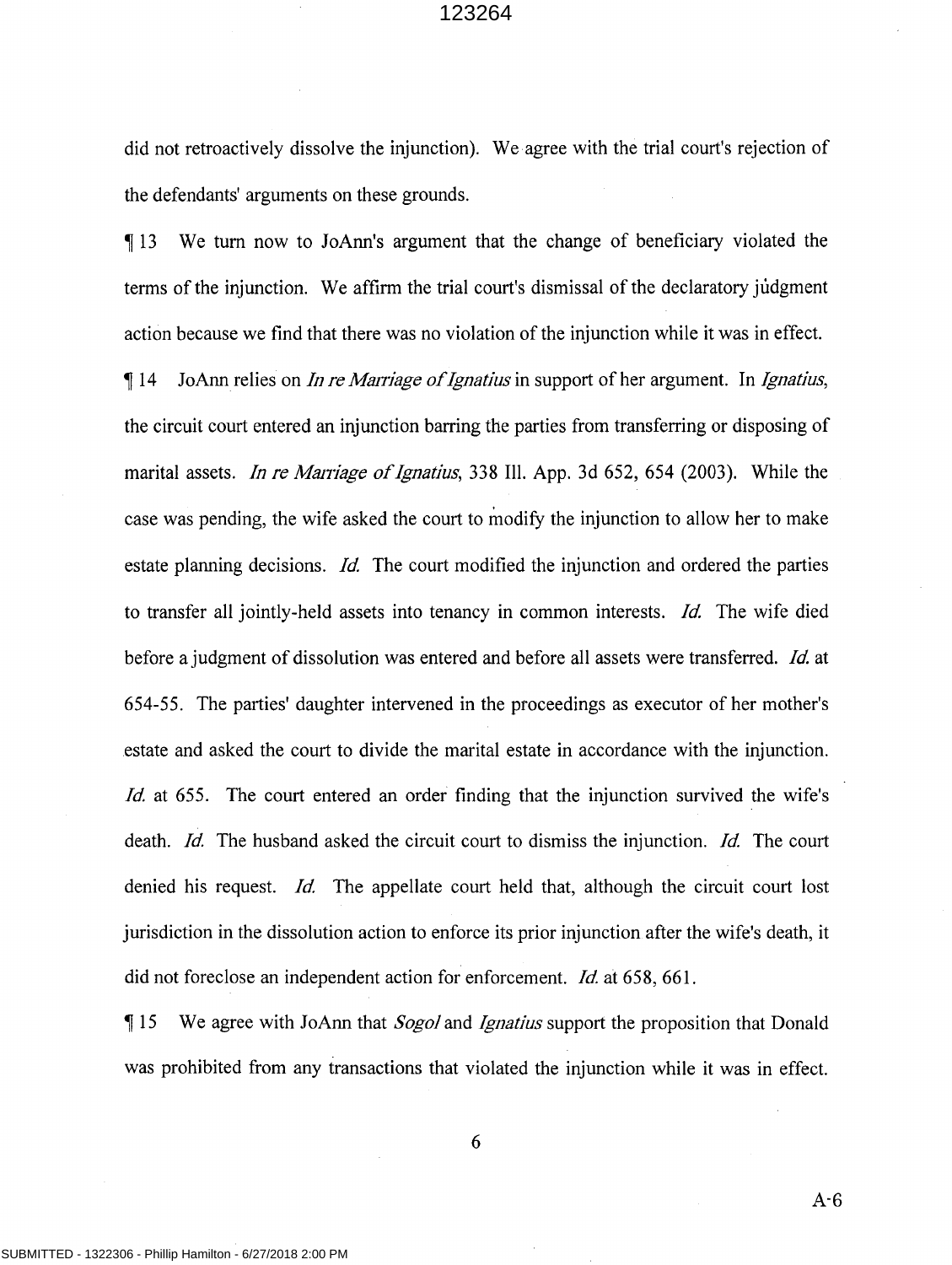However, those cases are distinguishable from the case before us. In both *Sogol* and *Ignatius,* which contain similarly worded injunctions to the one before us, a transfer of ownership of the accounts in question occurred as a result of the beneficiary change while the injunction was in effect, but only because of the death (also while the injunction was in effect) of one of the individuals involved. Thus, it was not the beneficiary change while the injunction was in effect that caused the ownership transfer that violated the injunction; rather, it was the death of the account holder while the injunction was in effect that caused the ownership transfer that violated the injunction.

If 16 Here, Donald did not die while the injunction was in effect. As we have previously noted, the voluntary dismissal of the dissolution petition was the terminating event for the injunction. Therefore, there was no ownership transfer of the Vanguard account while the injunction was in effect and no other change in the status quo with regard to ownership. As Donald still owned the Vanguard account when the injunction was terminated, there was no violation of the injunction.

1 17 Had the parties wished to draft their stipulation so that it prohibited a beneficiary change that did not result in a transfer of ownership while the injunction was in effect, they could have done so. They did not, and, thus, a mere beneficiary change did not violate the terms of the injunction.

**118** For the foregoing reasons, we affirm the order of the circuit court dismissing the declaratory judgment action.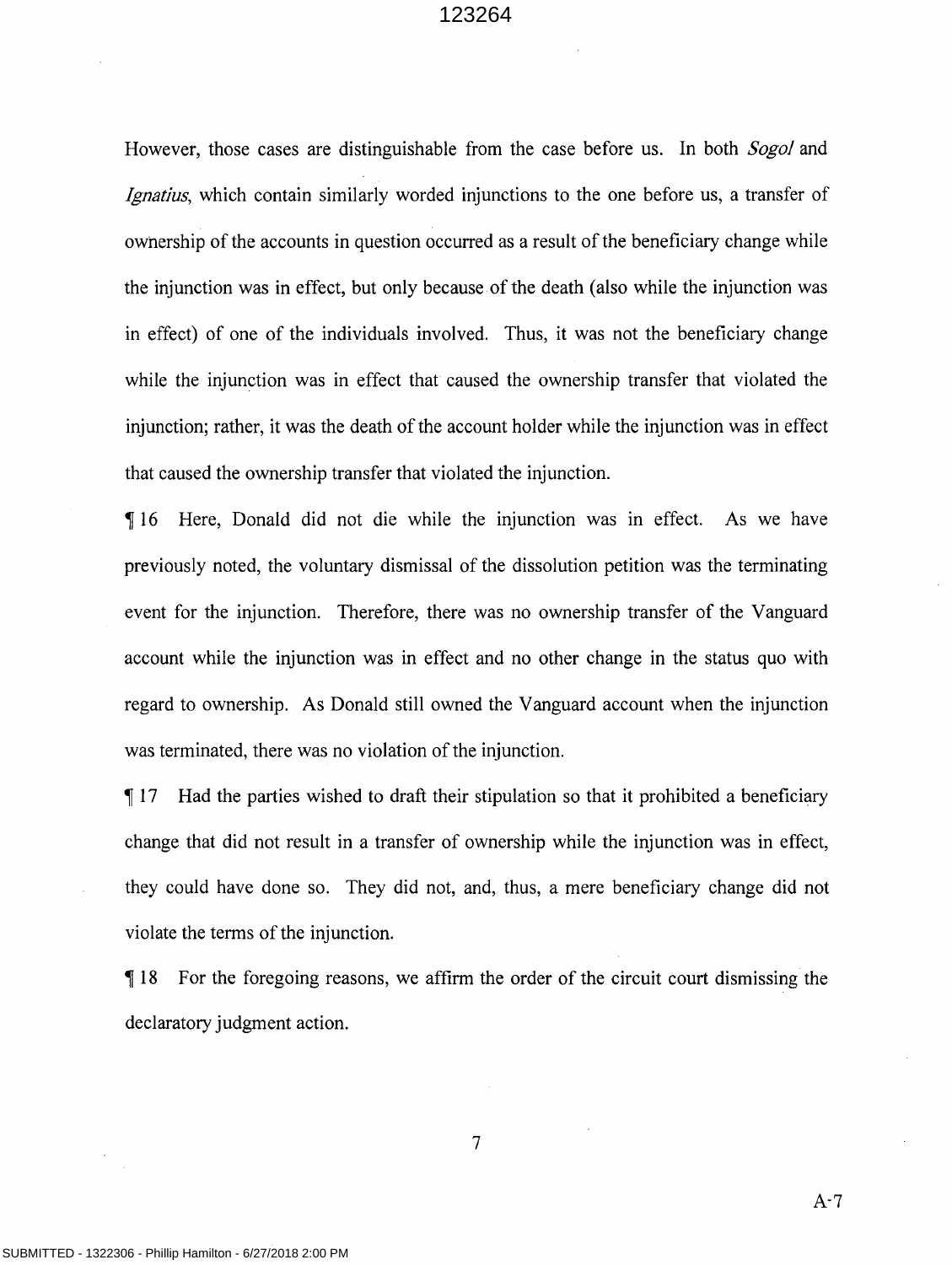¶19 Affirmed.

### 120 JUSTICE CHAPMAN, dissenting:

121 I respectfully disagree with my colleagues' analysis of the applicable case law. The majority acknowledges that under *Sogol* and *Ignatius,* Donald was prohibited from any transactions that violate the injunction while it was in effect. However, my colleagues excuse the prohibited beneficiary change that Donald made on the basis that Donald's death, which triggered the ownership transfer, did not occur until after the injunction terminated. I believe this interpretation of case law is at odds with the holdings in *Sogol* and *Ignatius,* as well as other settled law in Illinois. The *Sogol* court held that while death terminated a dissolution action and an injunction, it did not retroactively dissolve a preliminary injunction, as if it had never existed. *New York Life Insurance Co. v. Sogol,* 311 Ill. App. 3d 156, 159-60 (1999). Likewise, in *Ignatius,* the court found that "The validity of the court orders, and therefore any arguments respecting their validity or violation, does not end with closure of the dissolution case in which the orders were entered." *In re Marriage of Ignatius,* 338 Ill. App. 3d 652, 661 (2003). The legal basis for these holdings is that a court having jurisdiction must be obeyed to preserve the status quo of litigation during its pendency. *Cummings-Landau Laundry Machine1y Co. v. Koplin,* 386 Ill. 368, 385-86 (1944).

**Text** 22 Here, the dismissal of the dissolution action did no more than terminate the injunction as provided for under section  $501(d)(3)$  of the Illinois Marriage and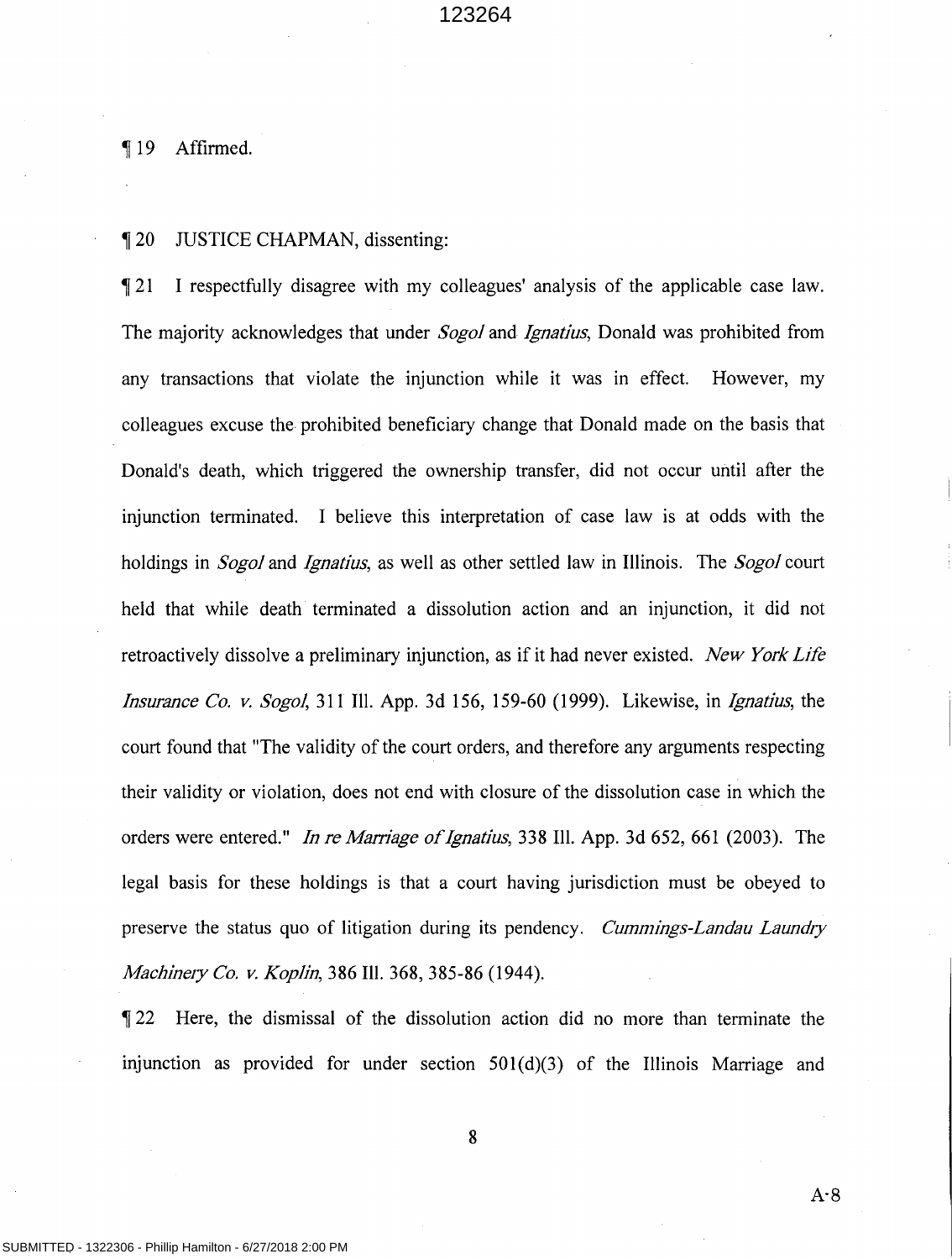Dissolution of Marriage Act. 750 ILCS 5/50l(d)(3) (West 2012). Thus, I believe that the *Sogol* court's reasoning equally applies to our case. In both our case and in *Sogol,* the preliminary injunction was in place up until the termination of the dissolution. The dissolution action terminated in *Sogol* because of the husband's death; here, the dissolution terminated because of the parties' voluntary dismissal. Nothing in the statute or the case law leads us to believe this factual difference calls for a different result.

**1** 23 In yet another case, *Southem Illinois Medical Business Associates v. Camillo,*  decided by this court, the court relied on *Koplin* and its progeny when it reversed the circuit court's injunction but upheld the court's damage award for violation of the injunction. *Southern Illinois Medical Business Associates v. Camillo*, 208 Ill. App. 3d 354, 366 (1991). Just as termination of an injunction does not retroactively defeat the injunction, the reversal of an injunction does not cause the contempt order to fail. To hold otherwise would frustrate the powers of the courts to preserve the status quo during litigation.

124 For the same reason, I find the majority's rationale-that the injunction should not be enforced because Donald would have been able to change the beneficiary without legal recourse at any time after the dissolution dismissal-equally unavailing. Indeed, it would encourage parties to disregard an injunctive order in the hope that the other party might not discover the violation until after the litigation terminates. Such a ruling undermines the circuit court's power and effectiveness, as much as would allowing

9

A-9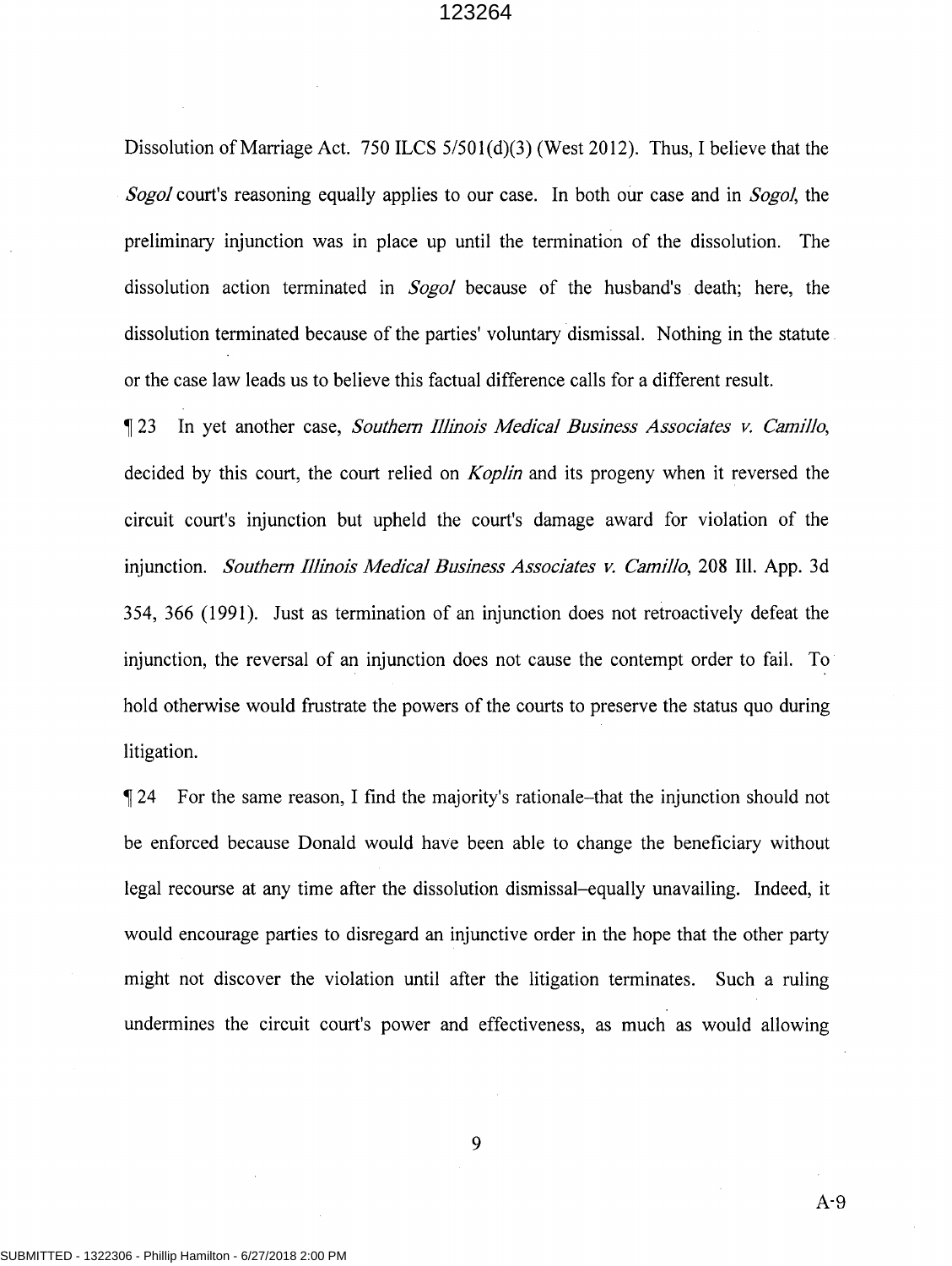someone to disregard a court's order in the hope that it might be overturned on appeal. See *Camillo,* 208 Ill. App. 3d at 365 (citing *Koplin,* 386 Ill. at 385).

125 Based on the foregoing, I would reverse and remand for further proceedings.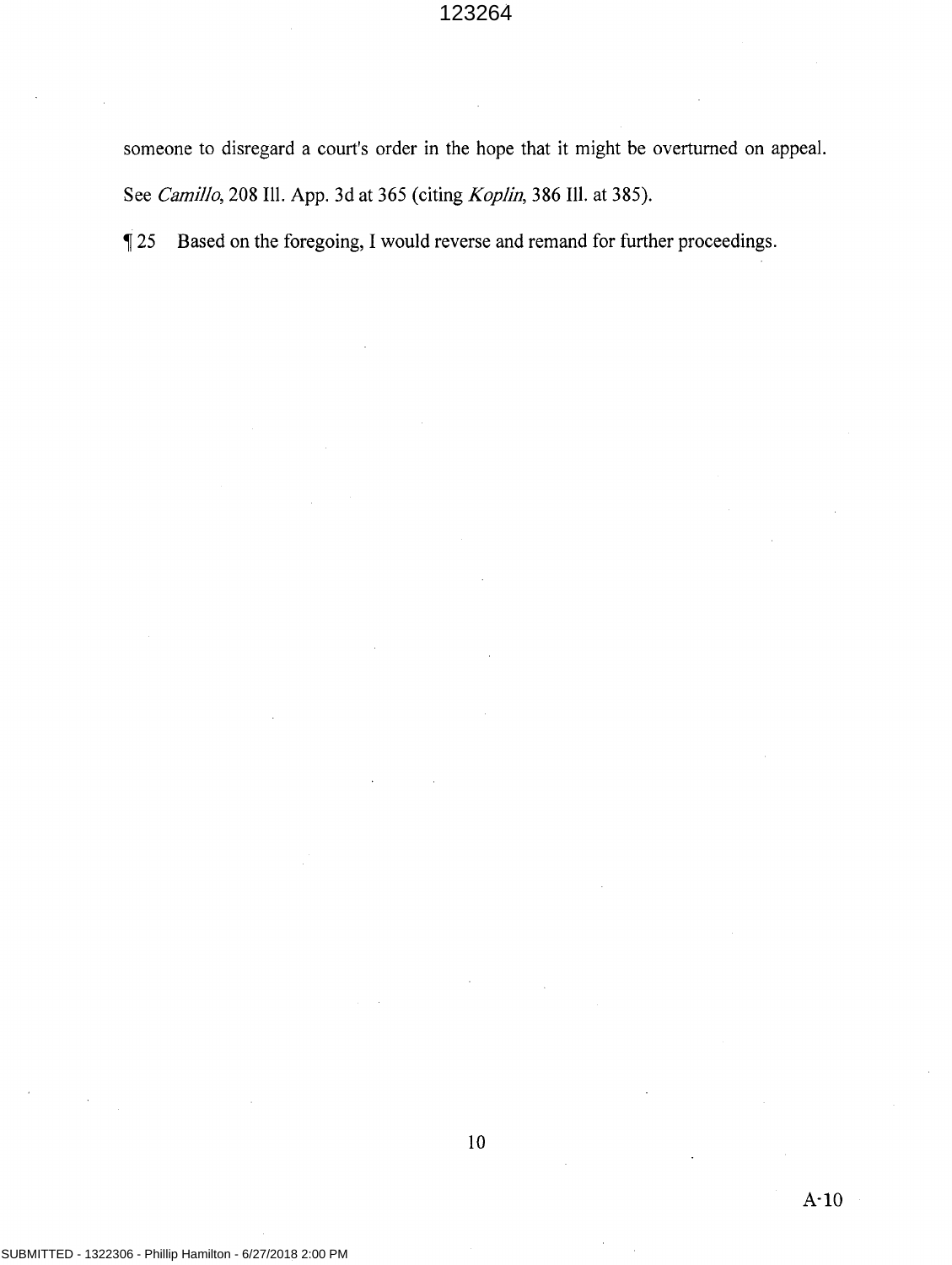

CLERK OF CIRCUIT COURT #60 THIRD JUDICIAL CIRCUIT **MADISON COUNTY, ILLINOIS** 

THIRD JUDICIAL CIRCUIT MADISON COUNTY, ILLINOIS

# JOANN SMITH, INDIVIDUALLY And as Administrator of the Estate of DONALD L. SMITH, Deceased

V

### 15 L 679

# THE VANGUARD GROUP, INC., SCOTT SMITH, AND JEFFREY SMITH

### **ORDER**

This case came before the court on the Smith Defendants motion to dismiss. The . court dismissed Count II with leave to amend and took the motion as to Count I under advisement to review the authorities.

Joann and Donald Smith were married at the time of his death. Count I is filed by Joann Smith regarding an IRA owned by Donald L. Smith, account No. \*\*\*\*\*\*\*4160. The claim is that Donald Smith changed the beneficiary on the IRA in violation of an order entered in 13 CH 610/13-D-811.The beneficiary was changed from Joann Smith to Scott and Jeffrey, sons of Donald Smith. Joann Smith seeks a declaratory judgment that she is the owner of the IRA. .

Plaintiff moves to dismiss count I under both 735 ILCS 5/2-615 and 5/2- 619(a)(4). Count I adequately states a cause of action and therefore the motion under 735 ILCS 5/2-615 is denied.

The remaining motion under 735 ILCS 5/2-619(a)(4) challenges the claim that Donald Smith's change of beneficiary was in violation of existing court orders and should therefore be deemed invalid. Donald Smith filed an action against Joann in 13- CH-61 on August 6, 2013. The parties entered into an agreed preliminary injunction requiring that funds that had been removed from the parties' accounts be restored and other issues regarding property usage, and that also provided:

"9. Pursuant to the parties' stipulation, all other bank accounts, credit union accounts, investment accounts (including the Scottrade account) and any other accounts holding funds or investments of the parties shall be closed to any transactions

15 L 679 Page **1** of **3**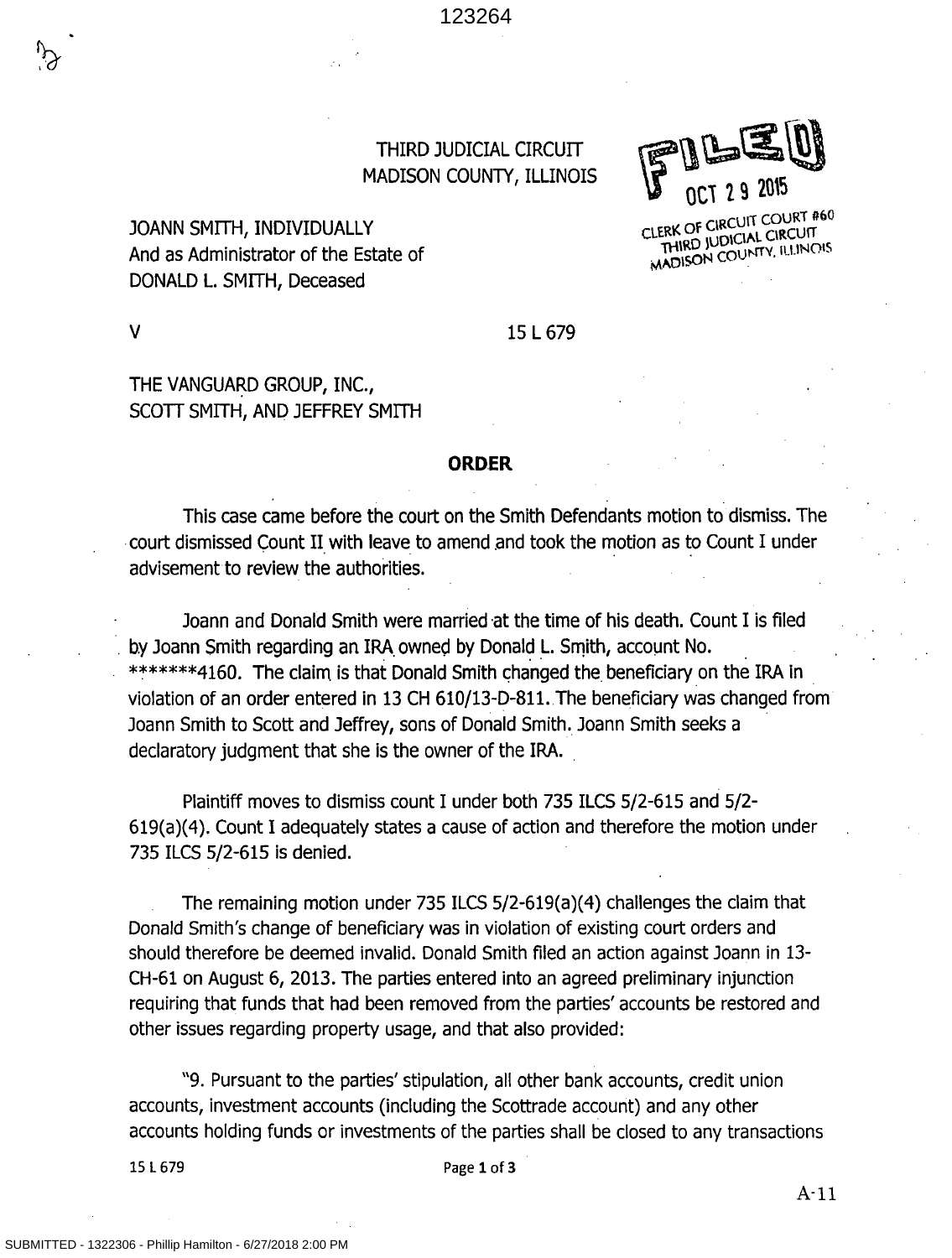and no trades, transfers, transactions, buy orders or sell orders, withdrawals or deposits shall be made from any accounts without the written agreement of both Petitioner and Respondent or further Court order."

Donald Smith filed a petition for dissolution of marriage, Madison County No. 13- . D-811, on September 6. The 13 CH 610 case was consolidated into the dissolution file, . providing, "By consent of the parties and in light of the substantial identity of issues in 13 CH 610 and 13 D 811 is ordered that the CH case shall be consolidated in the 13 D 811. The existing Injunctive Orders in 13 CH 610 shall remain in full force and effect as orders in 13 D 811."·

A later order was issued in 13 D 811 on December 20, 2013, that modified the. earlier injunction by allowing for annual transfers to be made from the Scottrade Account and the Vanguard IRA due to federal and IRS requirements for annual distributions to be made.

Donald Smith changed the beneficiary on his IRA at Vanguard from Joann to his · sons Scott and Jeffrey Smith on March 13, 2014.

On October 29, 2014, the parties entered into a Stipulated Order of Dismissal listing both the 13 D 811 and 13 CH 610 case numbers that stated "the parties have reconciled and stipulate and agree that the above stated causes be dismissed and that the court enter this order of dismissal. All hold orders as to the financial accounts of the parties including but not limited US Bank, Regions Bank, Shell Community Credit Union, Scottrade and MidAmerica Credit Union ordered in the above causes are dismissed and withdrawn by this order."

Defendants maintain the October 29, 2014 order bars Count I of plaintiff's complaint. Plaintiff cites New York Life Ins. Co. v. Sogol, 311 Ill.App.3d 156 (1<sup>st</sup> dist. *1999).* The facts were that the husband changed beneficiaries on his life insurance while a preliminary injunction was in effect. The dissolution action ended because the husband died while the case was pending. Under the IMDMA, an action is dismissed upon the death of one of the parties if a judgment dissolving the marriage has not been entered; if the marriage has been dissolved when one of the parties dies, then the court finishes the dissolution action. The *Sogol* court held that the death of the husband did not retroactively dissolve the preliminary injunction even though his death did end the dissolution action because the injunction was in effect all the way up to his death. The court therefore disallowed the beneficiary change.

15 L 679 Page 2 of 3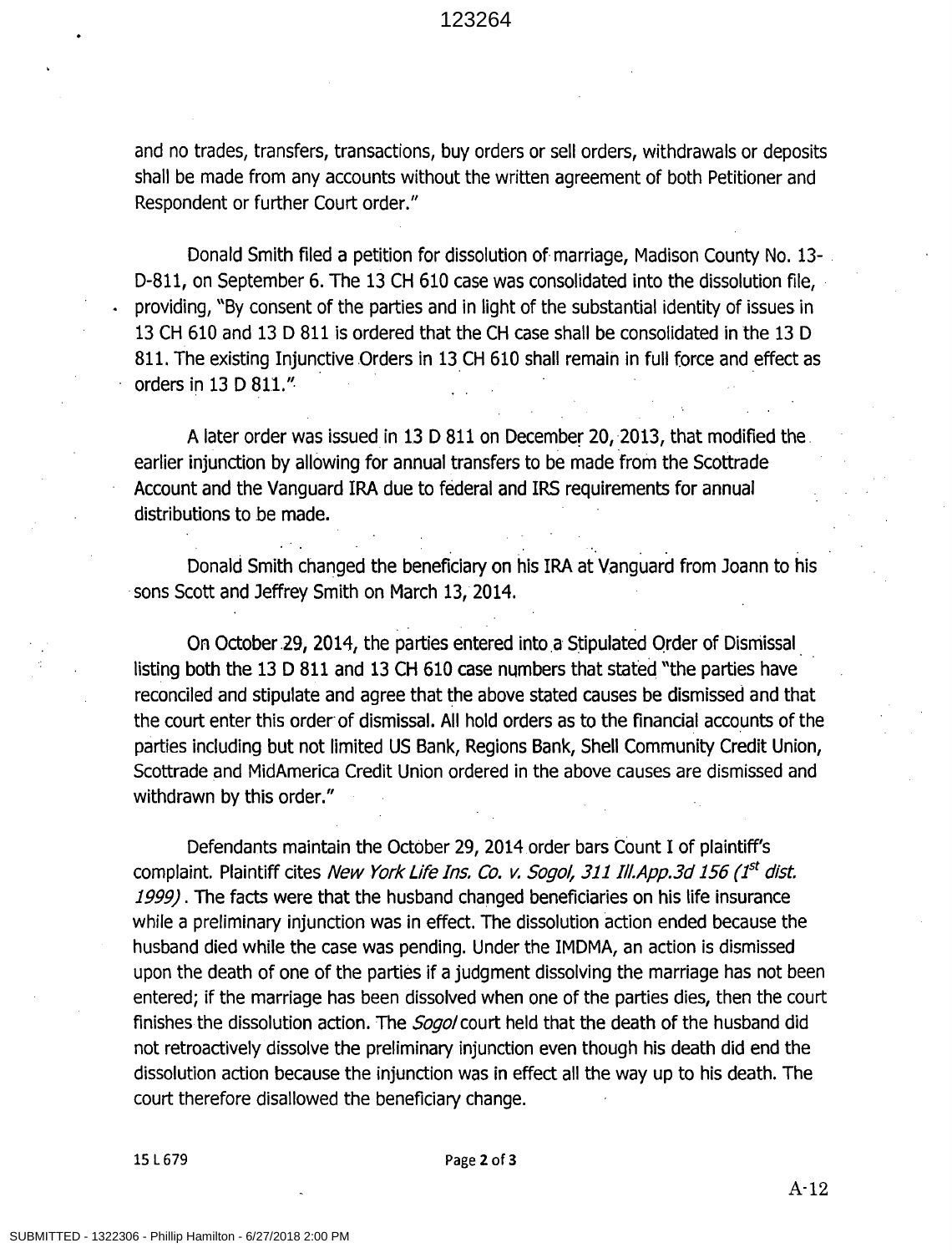The provisions of 750 ILCS 5/501(d)(3) provide that any temporary order "terminates when the Petition for Dissolution is dismissed." The general rule is that a case that has been dismissed without prejudice results in the proceedings being declared a nullity and leaves the parties in the same position as if the case had not been filed. See, Johnson v DuPage Airport Authority, 644 N.E. 2d 802 (2d dist. 1994); Tierney v. Burlington Northern Railroad Company, 608 N.E. 2d 479 ( $1<sup>st</sup>$  dist. 1993); Chestnut v. Chestnut, 77 Ill. 347 (1875)(a divorce that was dismissed after an order to pay temporary alimony revoked the temporary order).

Here, the parties terminated their dissolution by voluntary dismissal which terminated the temporary orders by operation of law. Whether the action taken by . Donald Smith to change beneficiaries was governed by the language of the preliminary injunction and therefore the change constituted a violation of the terms of the temporary order is not dispositive of the outcome of this proceeding. Once the dissolution was dismissed, the beneficiary change became effective even if it arguably violated the terms of the injunction when it was signed. The change could at best be termed voidable, not void. The dismissal occurred. The beneficiary change at a. minimum is recognized as valid upon the dismissal of the dissolution. Donald Smith was free to have named the beneficiaries of his choice (unless otherwise prohibited or other theories invalidate the elections). The law does not require him to have executed another beneficiary form after the dissolution was dismissed.

The motion to dismiss under 735 ILCS 5/2-619 is granted as to Count I.

Plaintiff to file her amended complaint (regarding Count II) as previously ordered.

The clerk is to send a copy of this order to counsel of record.

Entered: 10/2*9/15* 

Cur

**Judge**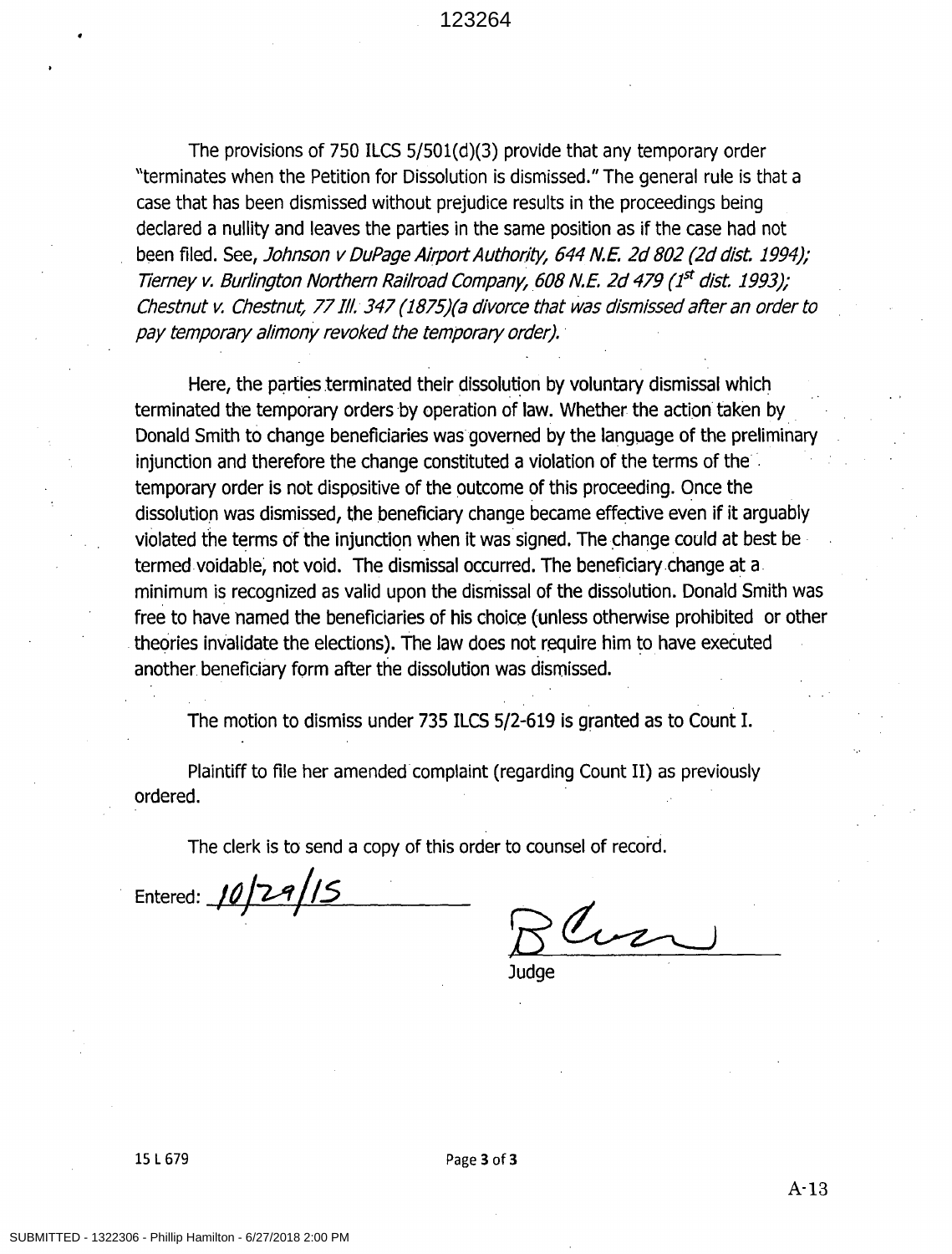### NO. 5·16·0024

## IN THE

## APPELLATE COURT OF ILLINOIS

## FIFTH DISTRICT

JoAnn Smith, Individually; and, ) JoAnn Smith as Administrator of the ) Estate of Donald L. Smith, Deceased, )

> Plaintiffs·Appellants,  $N_0$ . 15·L·679 ) ) )

The Vanguard Group, Inc.; Scott Smith; and, Jeffrey Smith,

·vs·

Appeal from the Third Judicial Circuit, Madison County, Illinois

Judge Barbara Crowder presiding

Defendants· Appellees.

# *Table Of Contents To The Record On Appeal*

) ) ) ) )

|    | Document                                    | Filed            | Page     |
|----|---------------------------------------------|------------------|----------|
|    | Clerk's Certification of Trial Court Record | $03 - 15 - 2016$ |          |
| 1. | Placita                                     |                  | C0000001 |
| 2. | Assignment Order                            | $05 - 27 - 2015$ | C0000002 |
| 3. | Verified Complaint; and, Jury Demand        | $05 - 27 - 2015$ | C0000003 |
| 4. | Return of Service · Scott Smith             | 06-10-2015       | C0000011 |
| 5. | Certificate of Non-Service - Jeffrey Smith  | $06-10-2015$     | C0000012 |
| 6. | Return of Service · Vanguard Group, Inc.    | $07.09 - 2015$   | C0000013 |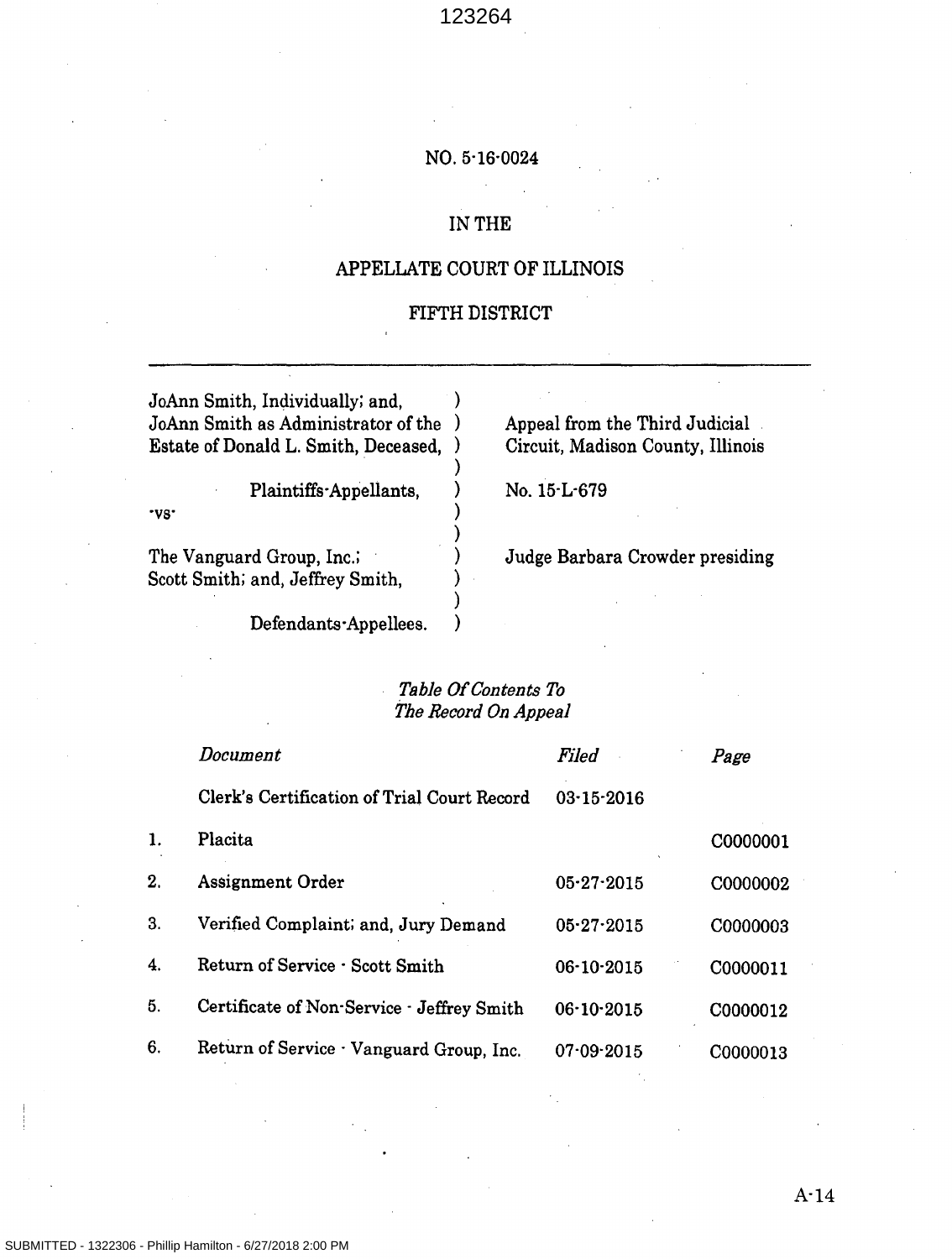| 7.  | Entry of Appearance of Lucco, Brown,<br>Threlkeld & Dawson, L.L.P.                                   | $07 - 17 - 2015$ | C0000014 |
|-----|------------------------------------------------------------------------------------------------------|------------------|----------|
| 8.  | Motion to Dismiss Pursuant to 735 ILCS<br>5/2-615 and 735 ILCS 5/2-619                               | $07 - 17 - 2015$ | C0000015 |
| 9.  | Notice of Appearance on behalf of<br>Defendant The Vanguard Group, Inc.                              | 08.04.2015       | C0000020 |
| 10. | <b>Stipulation Regarding The Vanguard</b><br>Group, Inc.                                             | $08 - 13 - 2015$ | C0000023 |
| 11. | Response to Defendants' Motion to Dismiss<br>(Exhibits 1.4 at C0000026.35)                           | $08-17-2015$     | C0000036 |
| 12. | Corr. 8-14-15                                                                                        | $08 - 17 - 2015$ | C0000044 |
| 13. | Order (resetting Motion to Dismiss)                                                                  | $08 - 21 - 2015$ | C0000045 |
| 14. | Order                                                                                                | 09-03-2015       | C0000046 |
| 15. | Order                                                                                                | $10 - 29 - 2015$ | C0000047 |
| 16. | Motion to Supplement the Record;<br>and to Reconsider                                                | $11.16 - 2015$   | C0000050 |
| 17. | Corr. $11 \cdot 11 \cdot 15$                                                                         | $11 - 16 - 2015$ | C0000092 |
| 18. | <b>Amended Proof of Service</b>                                                                      | $11 - 23 - 2015$ | C0000093 |
| 19. | Corr. $11 - 20 - 15$                                                                                 | $11 - 23 - 2015$ | C0000094 |
| 20. | Order                                                                                                | 12-18-2015       | C0000095 |
| 21. | Defendants' Response to Plaintiff's Motion 12.18.2015<br>to Supplement the Record and to Reconsider. |                  | C0000096 |
| 22. | Order                                                                                                | $01 - 04 - 2016$ | C0000099 |
| 23. | Notice of Appeal                                                                                     | $01 - 13 - 2016$ | C0000100 |
| 24. | Corr. $1.13.16$                                                                                      | $01 - 13 - 2016$ | C0000103 |

A·15

 $\mathcal{L}^{\text{out}}$ 

 $\sqrt{1-\lambda}$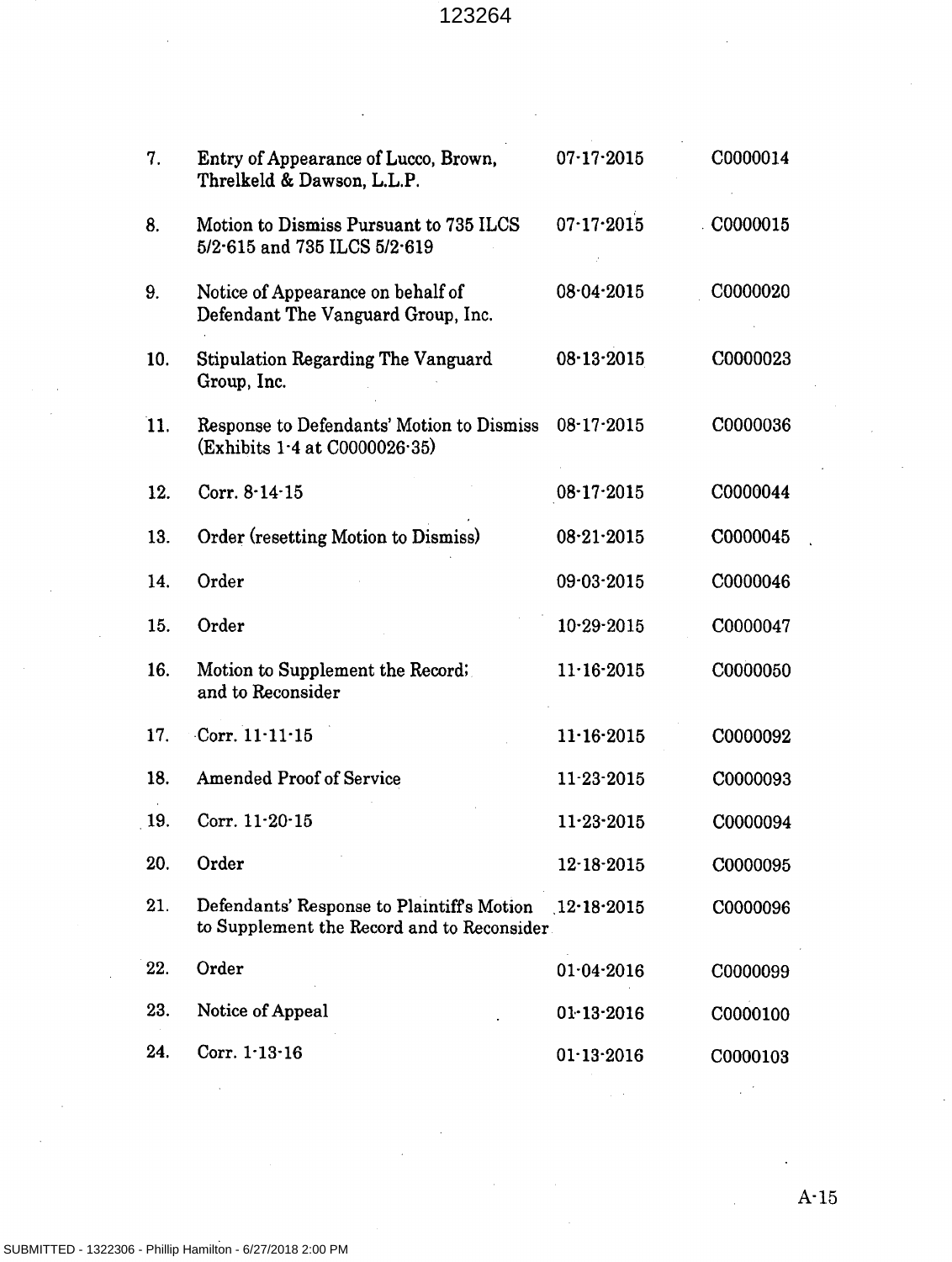| 25.  | Letter from Appellate court dated<br>1.15.16 with copy of Notice of Appeal | $01-19-2016$ | C0000104 |
|------|----------------------------------------------------------------------------|--------------|----------|
| 26.  | Corr. $1.13 - 16$                                                          | $01-19-2016$ | C0000108 |
| -27. | Court docket                                                               | $03-14-2016$ | C0000109 |